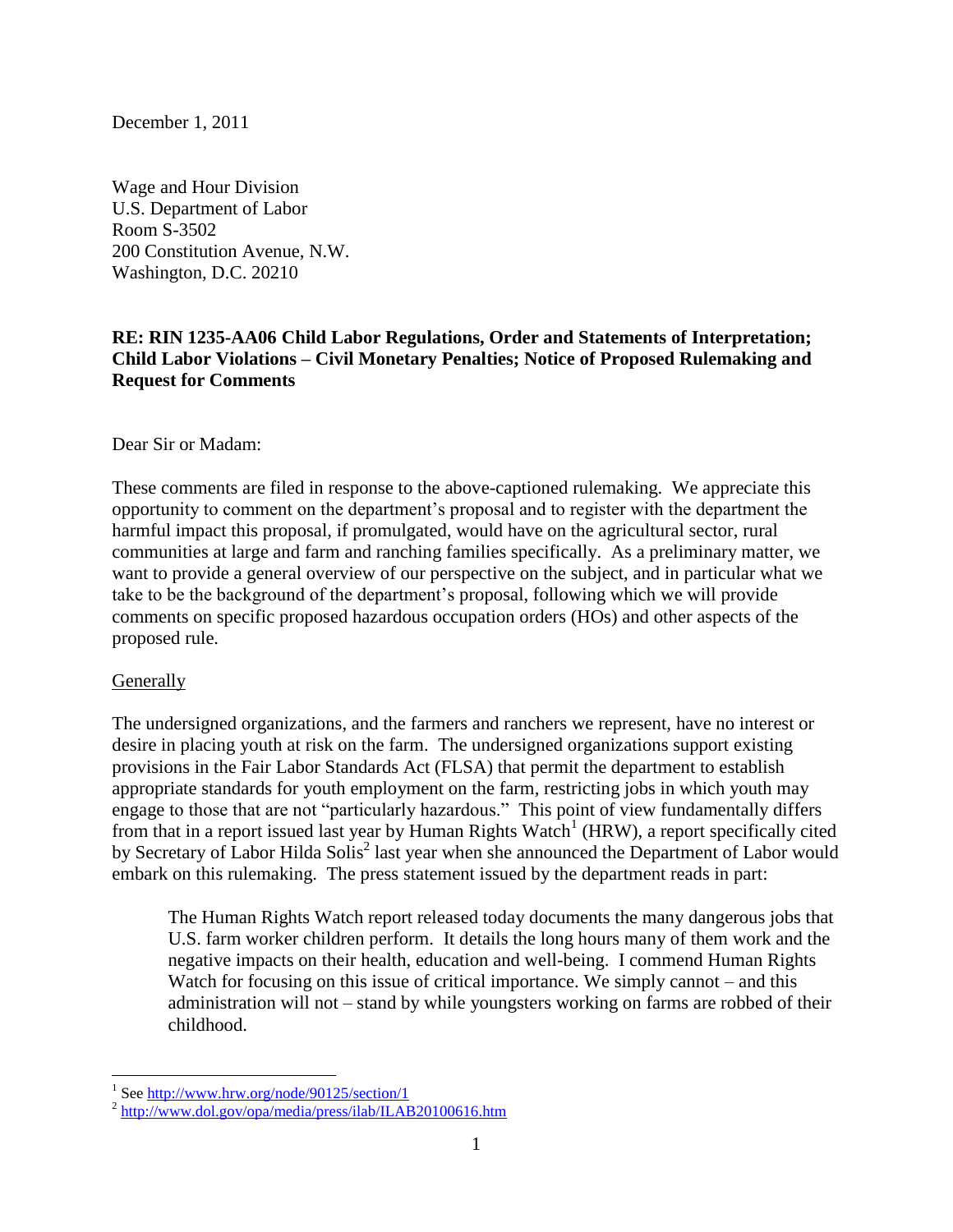The position of DOL, adopted even before proposing regulations, is disturbing because it reflects a bias at the outset against youth employment in agriculture. There is a distinct lack of balance in the HRW report as to the merits of working in agriculture – merits that have long been recognized in our country and that continue to enjoy the support of Congress and many states. Clearly, there are certain occupations in agriculture – as in other sectors of the economy – that are not appropriate for youth at a certain age. But a blanket prohibition on youth employment in agriculture has never been approved by Congress and the FLSA has drawn a distinction for more than 70 years between employment in agricultural and non-agricultural jobs. Our organizations individually and collectively acknowledge and support appropriate restrictions for some youth at given ages working on farms.<sup>3</sup> Unlike HRW, however, we recognize that youth employment on farms and ranches in certain occupations can be positive, enriching and rewarding. This perspective is shared by educators, organizations involved in developing future agricultural leaders, rural communities, agricultural leaders in Congress and many others.

That is why we are concerned that DOL, by placing an implicit imprimatur on the HRW report, appears to have adopted the perspective of those who wish to ban youth employment in agriculture altogether.<sup>4</sup> We do not agree with DOL's contention that the report "documents the many dangerous jobs that U.S. farm worker children perform." HRW states that its report is based on interviews with 59 children under age 18, a review of secondary sources, discussions with individuals in various public and private positions, some telephone interviews, and discussions or interviews with more than 140 people total.<sup>5</sup> Those interviewed are either anonymous or pseudonymous. HRW does not state whether identical survey questions were used or asked, provide the qualifications of those conducting the interviews, whether the samples were representative, or, in instances in which translators were required, how it ensured the questions were accurately posed and replies accurately recorded. DOL is obviously relying on this report. Yet, the department fails to meet its obligations under the Administrative Procedure Act (APA) to provide the public with this required information. Further, the HRW report makes broad charges that appear to be without foundation or documentation, as also required by the APA. For instance, the report says: "Children working in agricultur[e] typically make less than the minimum wage. Their pay is often further cut because employers underreport hours, and they are forced to spend their own money on tools, gloves, and drinking water that their employers should provide by law."<sup>6</sup> Our organizations do not condone unlawful conduct. We emphatically believe, moreover, that DOL should not summarily accept as documentation broad, general charges that illegal activities are typical in the industry. In our experience, most agricultural employers obey the law. They do not "typically" pay less than the minimum wage, either to children or to other workers. These charges are simply not true. We find it disappointing that DOL would accept such characterizations without challenge, would endorse such a report, and would base a sweeping regulatory effort on such spurious charges. For DOL

 $3$  For example, the American Farm Bureau Federation, one of the signers of these comments, has policy which states: "We support enforcement of federal child labor laws designed to prevent underage children from working in all industries. We support existing FLSA provisions, which specify and provide opportunities for young people of the proper age to perform certain agriculture jobs."

<sup>&</sup>lt;sup>4</sup> In its report, for instance, Human Rights Watch says that it "calls on the U.S. Congress to amend the Fair Labor Standards Act to apply the same protections for children working in agriculture as already apply to all other working children."

<sup>5</sup> *Fields of Peril*, page 14

 $<sup>6</sup> Ibid., page 6$ </sup>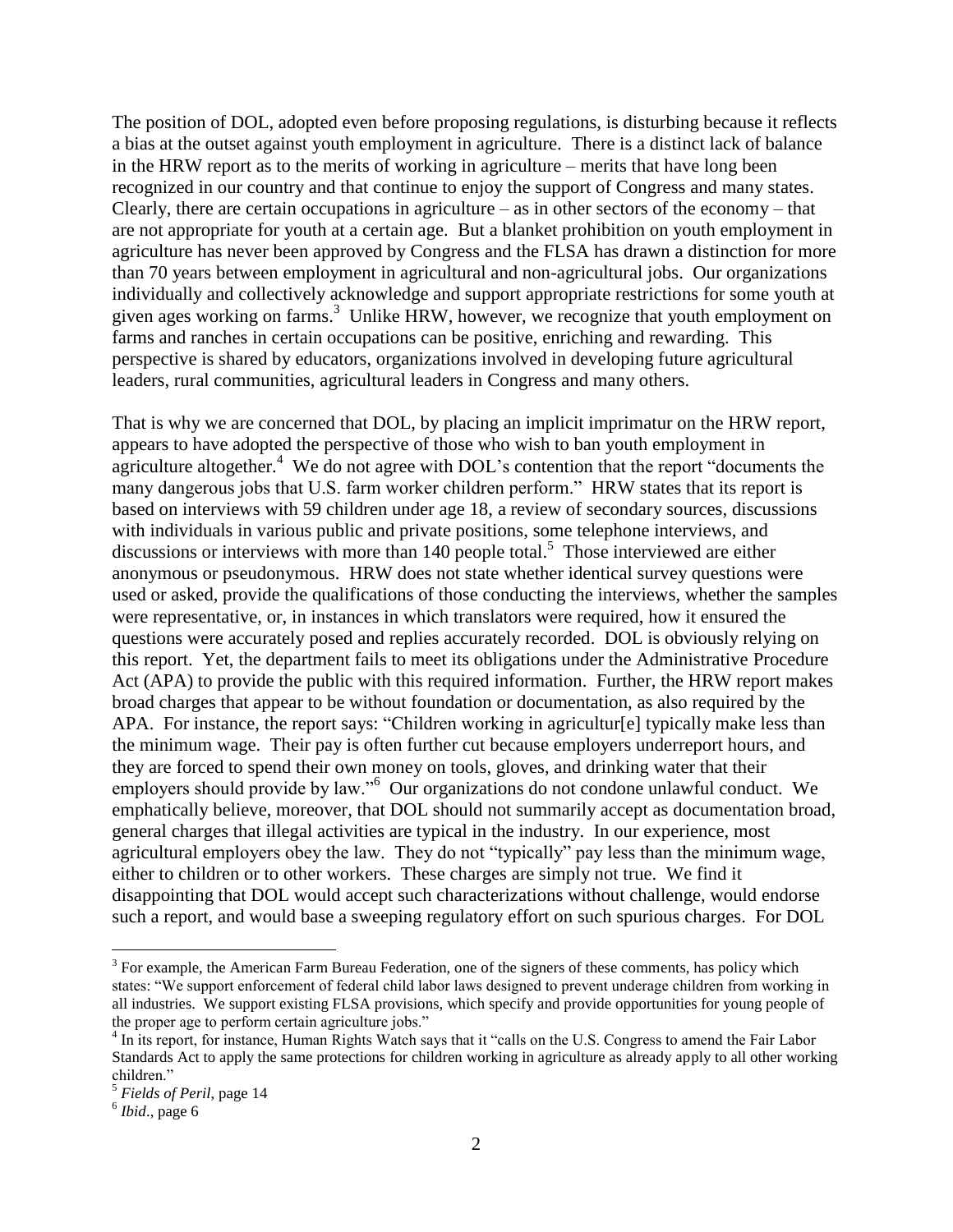to rely upon a work of advocacy as a basis to regulate is wholly inconsistent with its obligations under the APA and gives short shrift to the limits of its authority as outlined in the Fair Labor Standards Act.

Furthermore, the issues raised in the HRW report are not new. Indeed, HRW published a similar report<sup>7</sup> in 2000 and at that time noted that Rep. Tom Lantos "for the past twelve years" (i.e., presumably since 1988) had sponsored legislation to amend the FLSA and to address perceived weaknesses in the treatment of youth employment in agriculture. A specific bill advocated by HRW (the CARE Act) appears to have been introduced in the House of Representatives initially in 2005 and has been reintroduced in each of the last three Congresses. 8 The legislation would amend the FLSA to prohibit children under age 18 working in agriculture unless permitted by the secretary (the current secretary co-sponsored the legislation in the  $109<sup>th</sup>$  and  $110<sup>th</sup>$  Congresses). It is noteworthy that, although this legislation has been introduced and reintroduced in four successive Congresses, it has never been brought up for a vote or even been the subject of a legislative hearing; moreover, this has occurred in a period when the House of Representatives was controlled by Republicans and Democrats – signaling that neither political party has given the matter a priority. Additionally, the legislative proposal lacks bipartisan or even regional support,<sup>9</sup> and the only fair inferences to draw from its legislative history are that Congress has declined to move on the legislation because it does not endorse the policy changes it would effect and that Congress continues to support the provisions in existing law, which permit youth employment in agriculture.

The legislative history is important to note because DOL"s authority to regulate in this area is derived strictly from what it has been granted by Congress, and Congress has not changed these provisions of the FLSA. In fact, Congress has had proposals before it to make changes and, yet, declined to take those up – even while the National Institute for Occupation Safety and Health (NIOSH) report, on which DOL purportedly bases much of its proposal, has been publicly available to Congress for nearly a decade. If DOL wishes to amend its regulations in this area, it must provide a firm justification as to why it is doing so and in a manner consistent with its existing authority under the FLSA. Given those facts, we believe the only appropriate position for DOL to take is to reaffirm existing HOs and not attempt to assert itself into a policymaking role where it has no authority merely because it disagrees with congressional judgment on this issue.

It is regrettable that DOL singles out the HRW report in its statement of May 2010 (and appears to take the same perspective in this regulatory proceeding) because this advocacy piece is not a balanced representation of what occurs in the agriculture sector. We acknowledge HRW"s right to advocate for its own point of view, but the department should not tout such an advocacy piece as an objective view of the agricultural sector or an accurate depiction of all youth employment in agriculture. In no sense does the report provide a basis for the department embarking on more restrictive regulations in this area. For DOL to do so renders the process an arbitrary and

<sup>7</sup> *Fingers to the Bone: United States Failure to Protect Child Farmworkers*, © 2000 Human Rights Watch

<sup>&</sup>lt;sup>8</sup> H.R. 3482 (109<sup>th</sup> Congress); H.R. 2674 (110<sup>th</sup> Congress); H.R. 3564 (111<sup>th</sup> Congress); H.R. 2234 (112<sup>th</sup> Congress)  $9 \text{ In the } 111^{\text{th}}$  Congress, H.R. 3564 had 107 cosponsors, none of them Republicans. Of those sponsoring it, nearly half (48) came from only 3 states – California (30), Texas (10) and New York (8).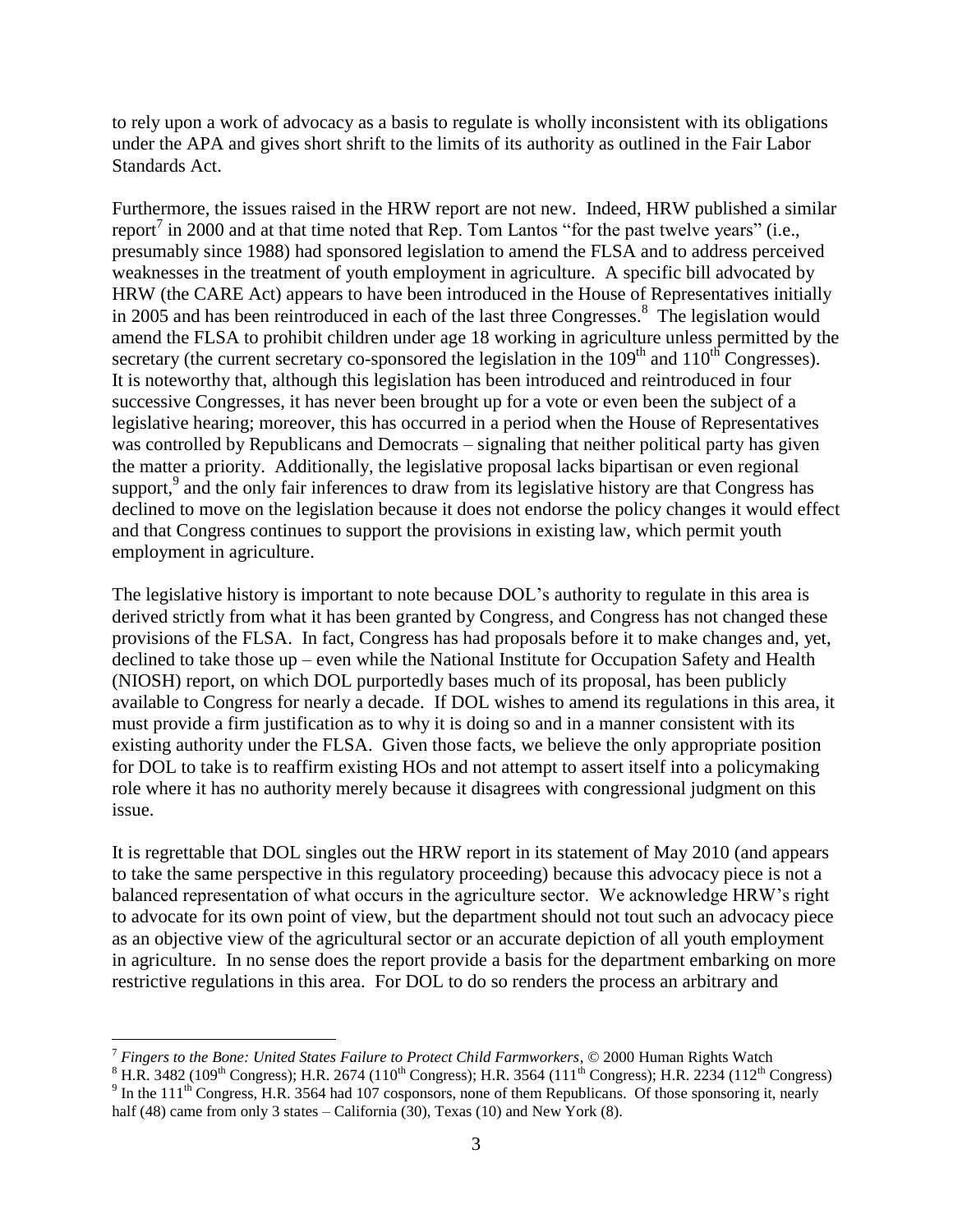capricious rulemaking. We earlier alluded to some assertions in the report. Following, taken nearly at random, are just a few other statements that are typical of the document:

*Hundreds of thousands of children under age 18 are working in agriculture in the United States.*<sup>10</sup>*…conservative estimates make clear that hundreds of thousands of children are working as hired laborers in agriculture, making up a significant proportion of the country's estimated 2.3 million employed workers who are below age* 18.<sup>11</sup>

It is difficult, if not impossible, to reconcile HRW"s assertion of "hundreds of thousands of children under age 18 working in agriculture" with publicly accepted data. DOL, in its notice of public rulemaking (NPRM), specifically states: "Although articles and studies concerning young hired farm workers have been issued by many diverse groups<sup>12</sup>...there is consensus that estimating the number of young hired farm workers is difficult because of the gaps in available data. Adequate data concerning younger hired farm workers does not exist."<sup>13</sup> Later in the NPRM, the department states that the "number of farm workers" affected by this proposal is quite small – there are only approximately 56,000 hired farm workers under the age of  $16...$ <sup>14</sup> The National Agricultural Statistics Service (NASS), an agency within the Department of Agriculture (USDA), publishes quarterly data on hired workers. While it does not break down the data by age, it provides a far different perspective from the HRW report. The latest chart available [Chart 1 below], issued earlier this year, shows that the total number of hired workers in agriculture is less than 1 million.

*The long hours and demands of farmwork result in high drop-out rates from school. 15*  $\bullet$ 

HRW cites no studies to substantiate this claim. In the absence of documentation, it is impossible to accept the accuracy of this statement.

*While many child farmworkers are U.S. citizens, the entire family may fear deportation if the parents are undocumented or hold short-term agricultural visas. 16*

<sup>10</sup> *Fields of Peril*, page 5

 $11$  Ibid., page 16

 $12$  The department here cites HRW as one such group.

<sup>13</sup> *Federal Register*, page 54842

<sup>14</sup> *Federal Register*, page 54870

 $^{15}$  Ibid., page 5

 $16$  Ibid., page 10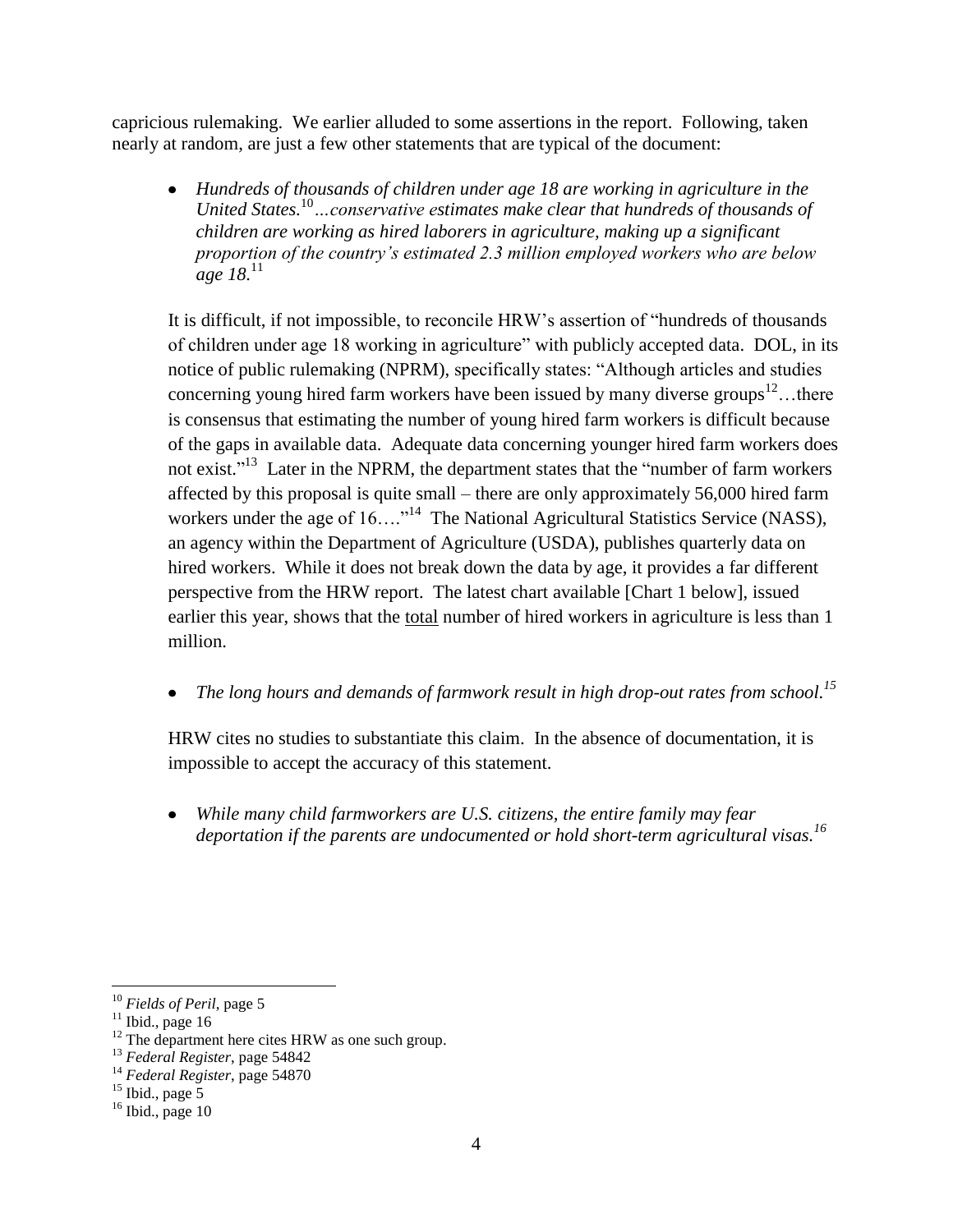The only short-term agricultural visa program authorized and operated by the U.S. government is the H-2A program. H-2A workers are generally not permitted to bring dependent children with them to the U.S. It is nearly impossible to envision a scenario in which an H-2A worker (who is in the country legally with the proviso that he has no intention of immigrating) would be accompanied by his child, who is a U.S. citizen and also engaged in farm work, and the "entire family," including the visa holder (viz., the parent, who is a legal nonresident), would "fear deportation."



Source: National Agricultural Statistics Service, available at [http://www.nass.usda.gov/Charts\\_and\\_Maps/Farm\\_Labor/fl\\_qtrwk.asp](http://www.nass.usda.gov/Charts_and_Maps/Farm_Labor/fl_qtrwk.asp)

*Like adults, many children in farmwork earn less than federal minimum wage<sup>17</sup>*   $\bullet$ *…Although government data suggest that crop workers on average make slightly*  above minimum wage, these figures are likely inflated.<sup>18</sup>

 $\overline{a}$  $17$  Ibid., page 26

 $18$  Ibid., page 28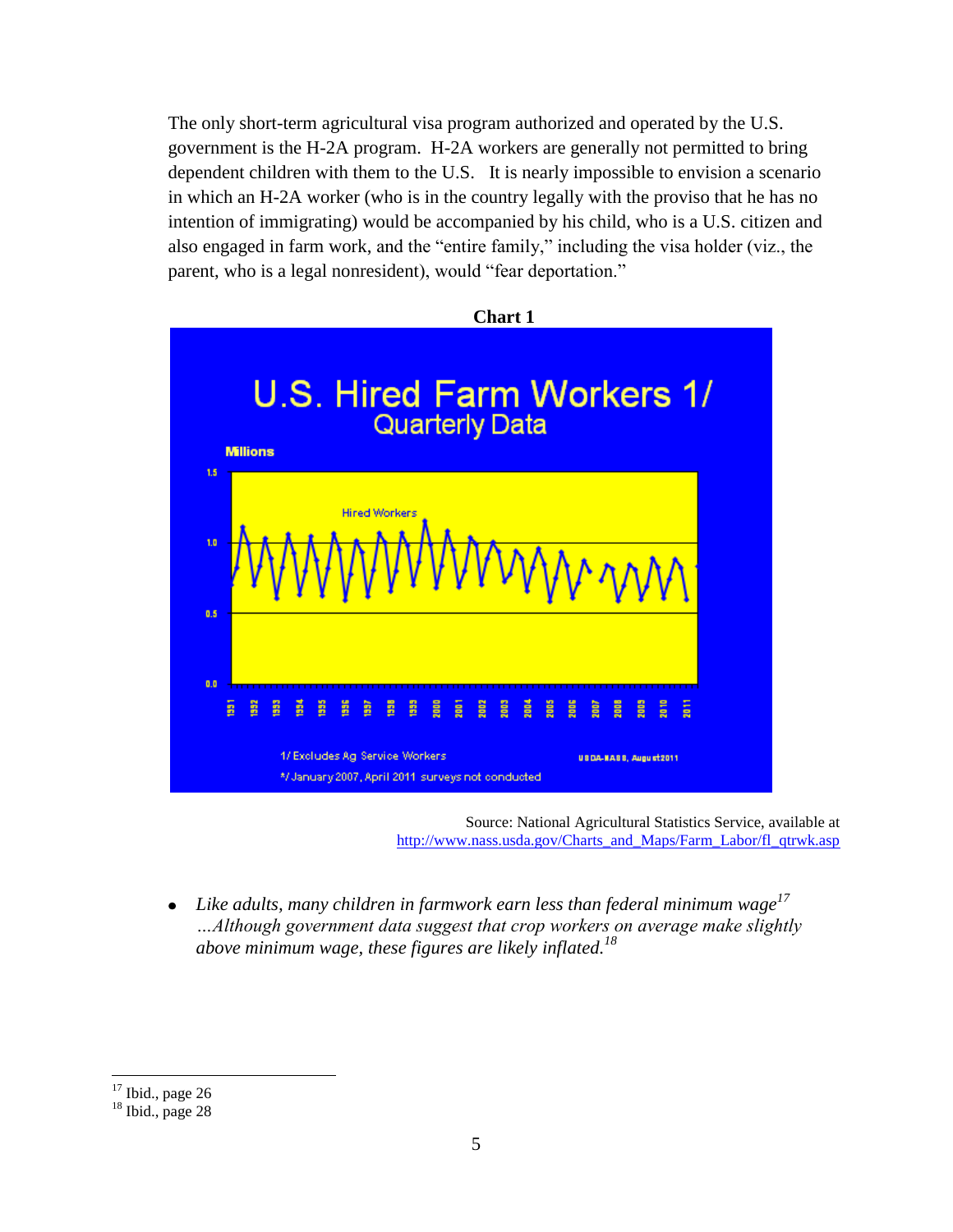HRW does not cite a basis by which such figures "are likely inflated." However, NASS does publish data on wage rates for hired farm workers. Chart 2 below shows that wages for hired farm workers continue to rise and, in the latest quarter available, averaged nearly \$11 per hour, approximately 50 percent above the minimum wage. While the figure for field and livestock workers is somewhat less, it is still above \$10 per hour – not "slightly above" the minimum wage.



Source: National Agricultural Statistics Service, available at: [http://www.nass.usda.gov/Charts\\_and\\_Maps/Farm\\_Labor/fl\\_qtrwg.asp](http://www.nass.usda.gov/Charts_and_Maps/Farm_Labor/fl_qtrwg.asp)

*This number* [i.e., physician-diagnosed pesticide poisonings among U.S. agricultural workers] *represents only a small fraction of actual pesticide poisonings as many cases are never reported.*<sup>19</sup> 

HRW provides no basis for this claim, yet it is instructive to examine the assertion. The report alleges that a number is (a) "only a small fraction" of a (b) number that is unknown. Curiously, HRW footnotes the assertion by stating that "Officials in EPA"s Office of Pesticide Programs told Human Rights Watch that they were unable to estimate

 $19$  Ibid., page 49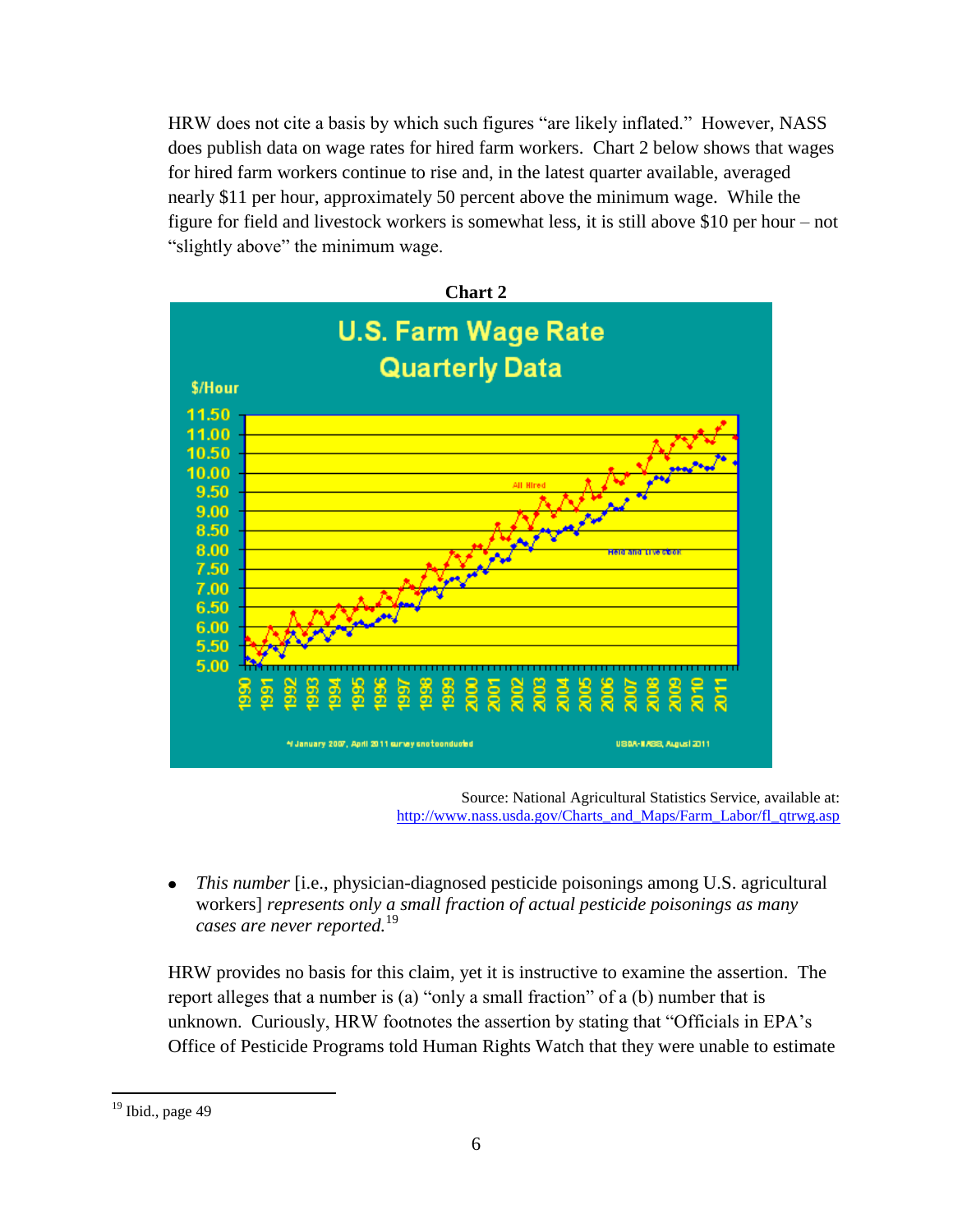farmworkers' overall pesticide exposure." Who in HRW made such an estimate, of which the number is only a small fraction and how that fraction was determined, are not disclosed in the report.

As stated earlier, we do not begrudge HRW or any group for lobbying for the positions it espouses. But DOL, by its own statement, appears to have adopted this viewpoint from the outset. That bias, we believe, has tainted the department's thinking and resulted in a legally flawed proposal that violates the APA. For example, in published materials (included as Attachment A to these comments), DOL has enunciated principles it has used in drafting this proposed rule. One principle is to "bring as much parity as possible to the non-agricultural and agricultural child labor standards." No such "principle" exists in the FLSA, nor has Congress directed the department to pursue implementation of such a principle in its regulations. DOL cannot act in a manner contrary to the FLSA without violating the FLSA itself and the APA. In fact, just the opposite is the case: the FLSA makes a clear, distinct difference between youth employment in agricultural and non-agricultural settings. The FLSA does not contain, nor has Congress ever approved, a directive to DOL to establish "as much parity as possible" between the two sectors. Congress has approved youth employment in agriculture excepting those jobs the nature of which the secretary finds "particularly hazardous." As a result of its initial bias, the department, in this proposal, has gone beyond its authority and sought to eliminate as much as possible – based on the "parity" principle it is pursing – the ability of youth to work in agriculture. If – as suggested by the press release issued in May  $2010$  – the department has made up its mind in advance that youth working in agriculture are "robbed of their childhood," then it is bound to come to a conclusion that is at odds with the law and its statutory authority. Such an effort is misguided; is inconsistent with the statute and APA; would be harmful to the education and character formation of youth and to farming and rural communities; and we firmly believe it is fundamentally in conflict with congressional intent.

As stated earlier, we believe the most appropriate course for DOL to follow is to withdraw the rule and to re-visit its analysis of the agriculture HOs so that it truly focuses on those that are particularly hazardous. In our comments below, we outline our views on specific issues raised by the proposed rule.

## Treatment and Interpretation of Parental Exemption

We have strong concerns about DOL's enunciation of how it intends to interpret the exemption for children working for their parents or persons standing in place of their parents on farms owned or operated by their parents or persons standing in place of their parents. The department claims that "None of the revisions proposed in this NPRM in any way change or diminish the statutory child labor parental exemption in agricultural employment contained in FLSA section  $13(c)(1)$ ."<sup>20</sup> A similar allusion is contained in materials disseminated by the department<sup>21</sup> wherein the department states, "The parental exemption is statutory and DOL does not have the authority to change it through regulations. It is unchanged in this NPRM."

<sup>20</sup> *Federal Register*, page 54841

 $21$  See Attachment A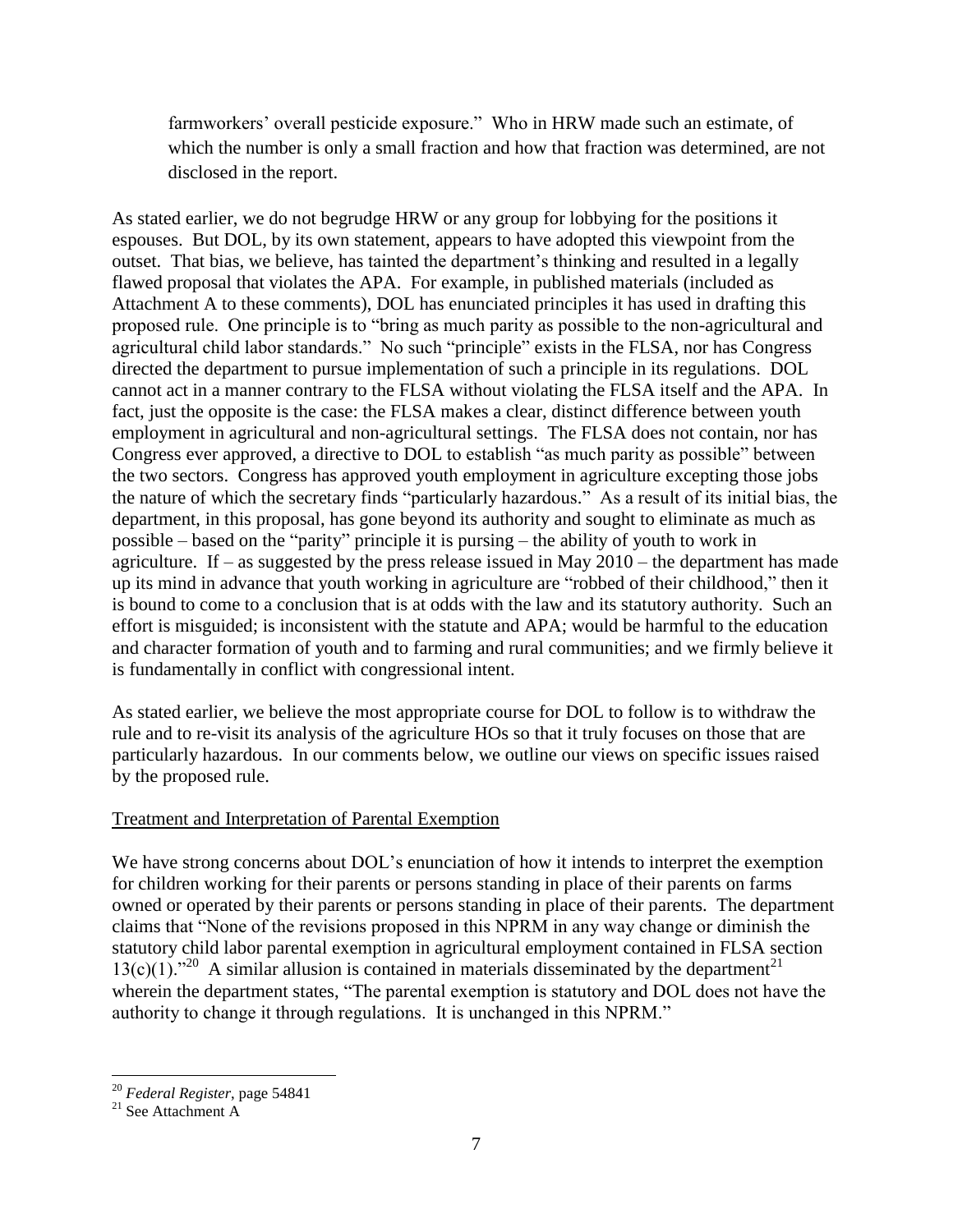The department states an indisputable fact (viz., that it cannot by regulation change a statutory provision), but in so doing, obscures that, in fact it, is attempting to alter how it interprets the law in a significant way. It cites discussion on the floor of the House of Representatives from 1937, contending that this debate demonstrated that "Congress…intended that the parental exemption be applied quite narrowly, limiting their application to parents and those standing in place of a parent."

The discussion referenced by the department dealt with the term "custody" in the underlying legislation and the amendment adopted to replace it with the phrase "one who stands in the place of a parent." Clearly, the House of Representatives made a conscious decision not to employ the term "custody" because, in the words of Rep. Lanzetta, "Using the word "custody" broadens the limits to the point where children may be "farmed" out for the sole purpose of employment." The debate continued, however:

Mrs. Rogers of Massachusetts: I believe if the phrase 'in loco parentis' were put in there it would take care of the situation.

Mr. Sirovich: And would include guardians, too?

Mrs. Rogers of Massachusetts: And guardians, yes, in loco parentis; otherwise I fear there might be very grave abuses in the employment of children. But the gentleman from Wisconsin meant that only parents or guardians in loco parentis should be exempted; and I know that is the will of Congress.

There is nothing in this colloquy that justifies DOL's assertion that nieces, nephews or other family members fall outside the protections Congress envisioned for family farms. Farming occurs almost exclusively in rural communities, where it has traditionally been a way of life for extended family to participate in operating the farm. This is truer today, when family and estate planning have operated in such a way as to alter the ownership patterns and operational plans of farms. Often, in order to keep the farm in the family, relatives will enter into joint operating agreements, partnerships, limited liability corporations or other entities in order to assure the continued operation of the farm and the involvement of siblings and their heirs. This aspect of family farm life has never adhered to a regulatory framework that diagrams tasks and jobs into daily or weekly timeframes or that schedules visits from family members for periods of more than a month in order to validate some bureaucratic interpretation of the law.

Indeed, DOL"s perspective as enunciated in the NPRM is inconsistent with its own history of enforcing the law.

The NPRM states that, "Where the ownership or operation of the farm is vested in persons other than the parent, such as a business entity, corporation or partnership (unless wholly owned by the parent(s)), the child worker is responsible to persons other than, or in addition to, his or her parent, and his or her duties would be regulated by the corporation or partnership, which might not always have the child's best interests at heart."<sup>22</sup> The NPRM goes on to state:

 $\overline{a}$ <sup>22</sup> *Federal Register*, page 54841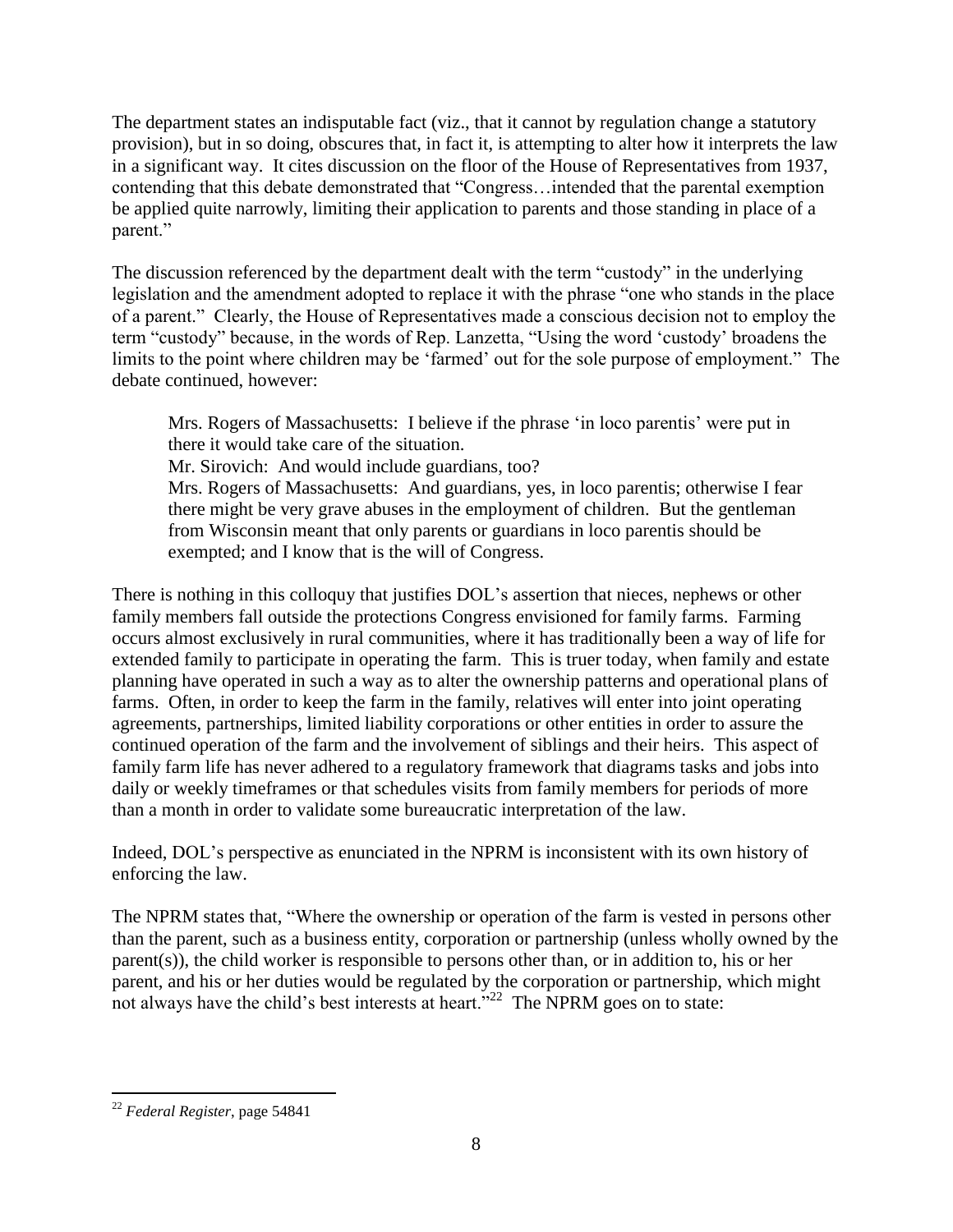The Department has, for many years, considered that a relative, such as a grandparent or aunt or uncle, who assumes the duties and responsibilities of the parent to a child regarding all matters relating to the child's safety, rearing, support, health, and wellbeing, is a 'person standing in the place of' the child's parent.... It does not matter if the assumption of the parental duties is permanent or temporary, such as a period of three months during the summer school vacation during which the youth resides with the relative. This enforcement position does not apply, however, in situations where the youth commutes to his or her relative's farm on a daily or weekend basis, or visits the farm for such short periods of time (usually less than one month) that the parental duties are not truly assumed by that relative."

There is no evidence that DOL has interpreted or enforced the exemption in this manner and we find no statutory basis that it should start this now. The history of young relatives working in agriculture across the country has been well established for decades and for the department at this date to reinterpret the law in a manner of its own choosing is wholly inconsistent with congressional intent.

DOL"s own written policy on this issue clearly shows that the NPRM is a new policy that contradicts decades of practice.

In the *Field Operations Handbook* dated May 16, 2002, DOL explicitly spells out how it interprets these provisions of law, and that documentation contradicts the department's statement in the NPRM. Specifically, the manual reads: $^{23}$ 

(d) "Owned by" the parent or person standing in place of the parent includes part ownership as a partner in a partnership or as an officer of a corporation which owns the farm if the ownership interest in the partnership or corporation is substantial.

(e) "Operated by" the parent or person standing in the place of the parent means that they exert active and direct control over the operation of the farm or ranch by making day-to-day decisions affecting basic income, work assignments, hiring and firing of employees and exercising direct supervision of the farm or ranch work. Ranch managers, therefore, who meets [*sic*] these criteria could employ their own children under 16 on the ranch they operate without regard to the provisions of the HO/A.

Thus, the *Field Operations Handbook* explicitly contradicts DOL"s statement in the NPRM wherein the department "interprets the term 'parent or person standing in the place of the parent' to mean a human being and not an institution or facility, such as a corporation, business, partnership, orphanage, school, church or a farm dedicated to the rehabilitation of delinquent children." DOL has lumped together a disparate group of entities: siblings who establish an LLC (i.e., a business partnership) to operate a farm inherited from their parents would enjoy the exemption, and we believe all children of those with a partnership interest would fall under the exemption. We believe such a normal, customary business arrangement, as happens in agriculture all across the country, is a far cry from an "orphanage" or "church" that might

<sup>23</sup> *Field Operations Handbook* – 5/16/02., Rev. 648, Chapter 33, Child Labor – FLSA, Chapter 33d (Children Employed in Agriculture), section 33d03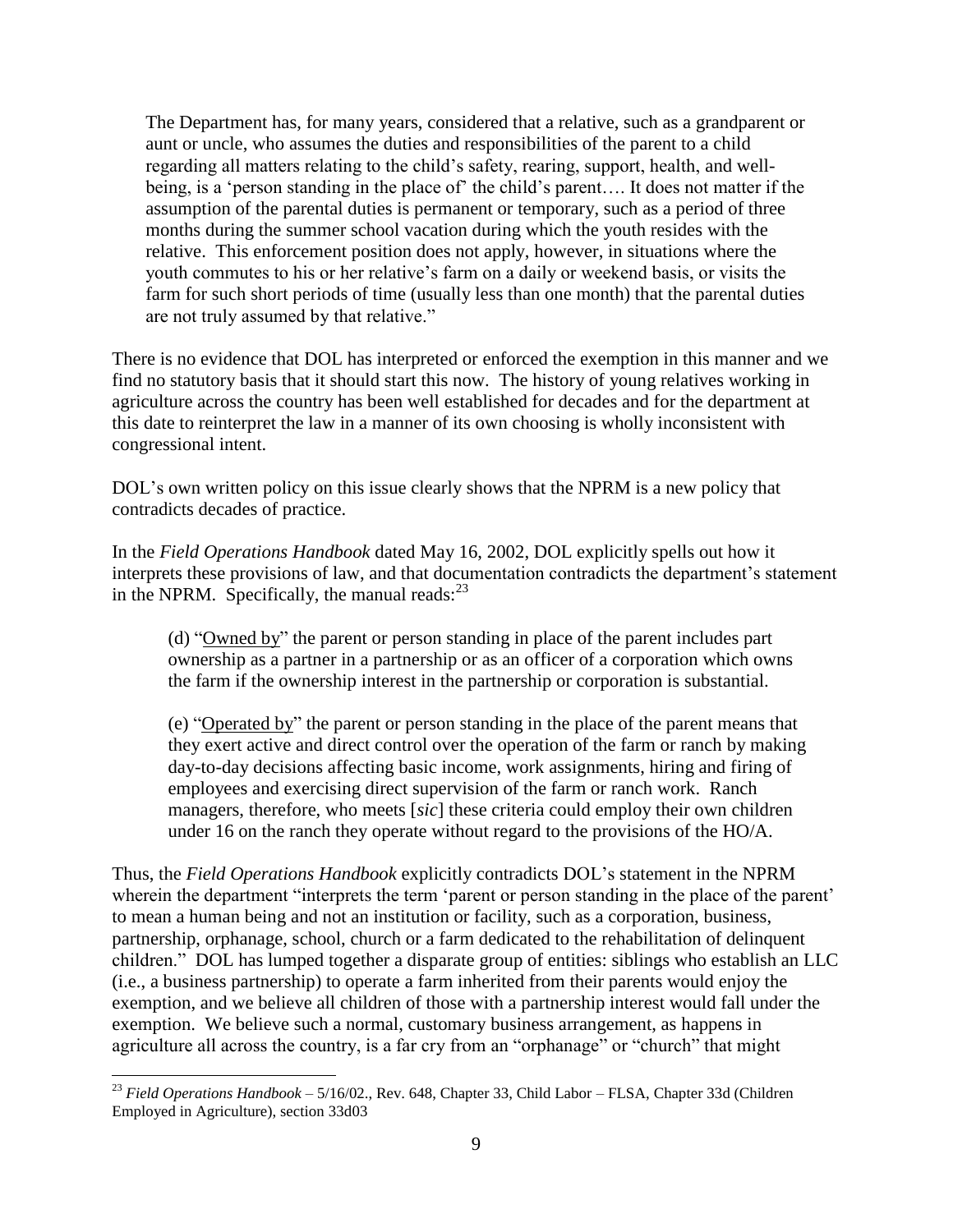operate some farms and hire individuals for tasks. They should not be treated the same and we urge the department to maintain the integrity of the family farm exemption approved by Congress.<sup>24</sup> Moreover, the department provides little justification for its interpretation other than the HRW report and two citations to letters from DOL personnel that have no legal authority and were not provided in the public record to enable public comment.

Accordingly, we urge DOL not to abridge congressional intent by narrowly interpreting the family farm exemption. It should be read as Congress intended – for all family farms to continue to operate as they have for generations.

#### Student Learner Exemption

 $\overline{a}$ 

Another area of concern is the Student Learner Exemption. The existing provisions of the FLSA provide an exemption for students enrolled in vocational training in agriculture. Today, those programs are referred to as school-based agricultural education and are a part of career and technical education. Nearly 1 million students are enrolled in these programs across the United States and its territories. Some 7,500 such programs are available primarily through public high schools, and instruction is provided by 11,000 highly qualified teachers certified to teach agriculture. These programs play a critical role in educating young people and introducing them to careers in agriculture and agricultural science.

Since its inception nearly a century ago, the model of delivering high-quality, effective instruction in agriculture has been centered around three integral components. First is the *classroom/laboratory* setting, in which students receive formal academic, hands-on instruction related to agricultural science. Such courses are organized sequentially and offer students opportunities to explore myriad career options as they learn science, technology, engineering and mathematics (STEM) through the applied context of agriculture, food and natural resources. Safety education has always been, and continues to be, an important part of the classroom and laboratory instruction.

<sup>&</sup>lt;sup>24</sup> We do draw the department's attention, however, to explicit language in the Fair Labor Standards Act (29 U.S.C. 203) that defines a "person" as "an individual, partnership, association, corporation, business trust, legal representative, or any organization group of persons." According to the U.S. Supreme court, in determining to what extent the Fair labor Standards Act could be interpreted and how the plain language of the act must be followed, "Congress could have expressly exempted from the Act employees engaged in producing goods for interstate transportation not leading to a sale or exchange. Congress also could have exempted employees engaged in producing munitions for use by the United States in war, rather than for sale or exchange by it. Congress might even have exempted all employees producing goods in any Government-owned plants. However, Congress stated no such exemptions. On the contrary, Congress included, by express definition of terms, employees engaged in the production of goods for interstate transportation." (See *Powell, et al. v. United States Cartridge Co. Aaron et al. v. Ford Bacon & David, Inc. Creel et al. v. Lone Star Defense Corporation* 339 U.S. 497 ((70S.Ct. 755, 94 L. Ed. 1017), Nos. 96, 79, 58. Argued; and Submitted Dec. 8-9, 1949, Decided: May 8, 1950. An entity might qualify as a "person" without qualifying for the exemption. However, any "person" – including a business entity – standing in place of a parent still qualifies for the exemption.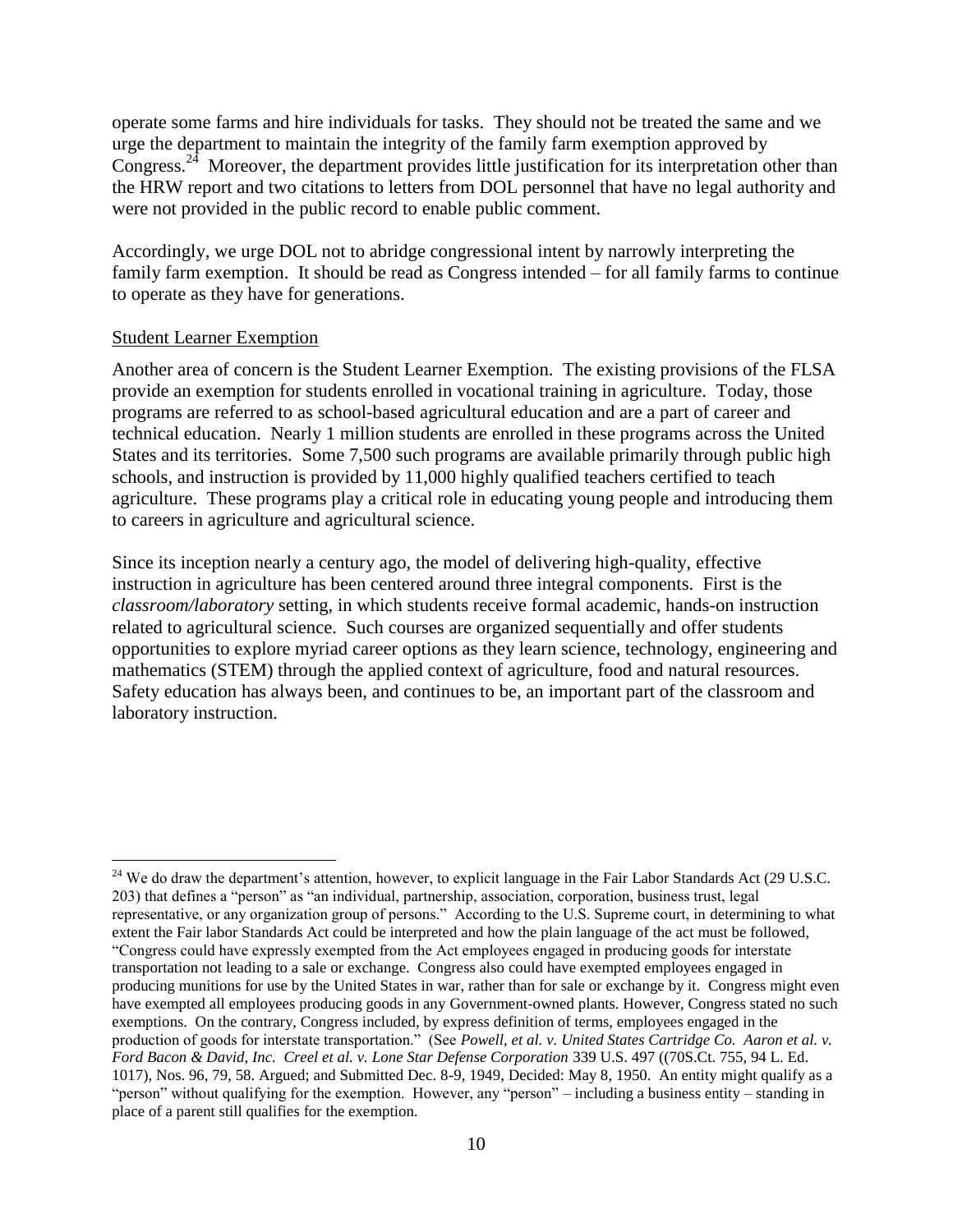## **Agricultural Education Model**



The second component is *experiential learning*, also referred to as supervised agricultural experience, or SAE. This part of the program takes place predominately outside of the classroom and school, but it is supervised by the agricultural instructor. Supervised agricultural experience programs come in many forms, including entrepreneurship, placement (at a job site), research and service-learning. While historically many of our students come from farms, today a large number, roughly two-thirds, do not have that opportunity. These students are very interested in learning about agriculture. The experiential learning programs, especially in job placement settings, provide invaluable opportunities for students to learn the application of what is taught in the classroom/laboratory environment. A recent review of SAEs showed that one in three students received their experiential learning through placement experience.

The third component is *leadership, citizenship and personal growth* that is taught through the National FFA Organization (FFA). FFA, a student organization formerly known as the Future Farmers of America, not only helps students grow as leaders and productive citizens, it also provides students opportunities to maximize learning from both the classroom/laboratory and supervised agricultural experience environments.

Agricultural educators go above and beyond to help students succeed. They care deeply about their students, regarding their safety. That is why agricultural education programs place strong emphasis on teaching safety and ensuring that students understand how to apply these lessons in the real world.

A major concern with the proposed changes to the child labor regulations is that the changes proposed by the department will limit, if not eliminate, opportunities to teach students to be safe when working in agriculture. If the proposed rules go into place unchallenged, most of these learning opportunities, especially those that take place in the first two years of an instructional program, would be lost or seriously compromised. A recent sample of SAE data across several states indicated that 36 percent of first and second year agricultural education students were involved in agricultural placement type SAEs. We believe it is critical to allow the system to operate in order to continue to teach students to be safe while receiving relevant work experience in agriculture.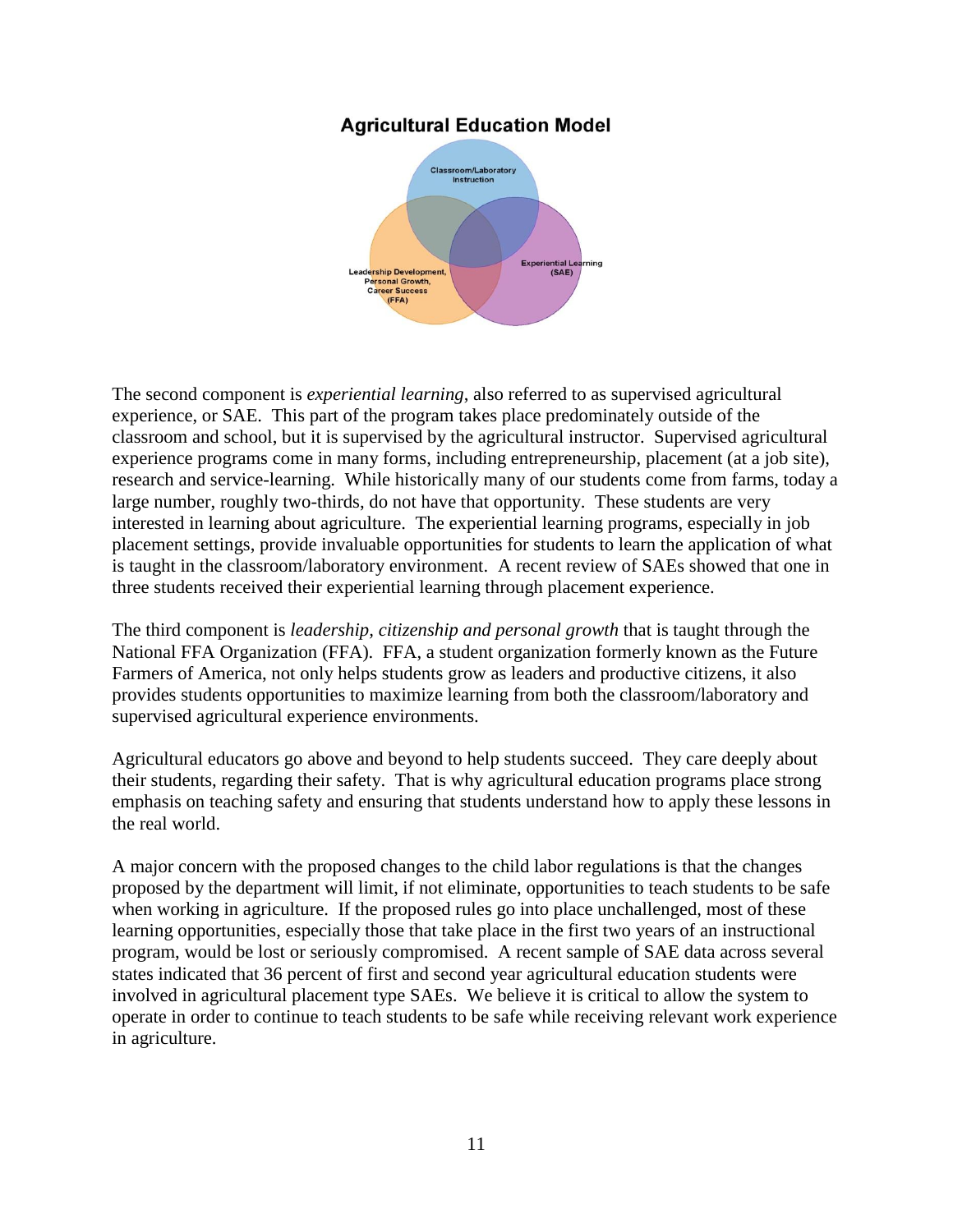The school-based agricultural education community (students, teachers, parents, state supervisory staff and other industry stakeholders) and the supporting agricultural community have serious concerns about many aspects of the proposed rules. Because the majority of the students they serve begin their involvement in agricultural education at age 14, the proposed rules would severely limit or eliminate opportunities to participate in the experiential learning aspects of the program.

We appreciate the recognition of the education and training programs provided for students. The current regulations make this central to the application of the law; however, the proposed regulations and expanded HOs either do not include the student learner exemption, or they limit severely the opportunities for students enrolled in agricultural education programs to be involved. We believe it is more responsible to teach students to be safe, rather than to tell them, "Oh don"t do that, you might get hurt."

Ultimately, we are concerned about the limits these rules place on the ability and opportunities for students to learn by doing. "Learning by doing" is a critical part of the preparation and education through which we prepare students for careers in agriculture and related occupations. Agricultural education teachers realize they have a responsibility to work with their students, provide supervision, deliver safety instruction and work with employers of students so that the SAE is educational, meaningful and safe. They also recognize the role they must play in working with the students' parents, employers and student themselves to have well-documented training agreements that clearly identify appropriate agriculture HO and safety requirements.

We reiterate the commitment and concern we share for the safety of students. We believe that through education, safety instruction and supervision, they are provided safe learning environments that help them succeed in the field of agriculture. This is important to our communities, our states and the nation. We believe DOL"s regulations can and should continue to allow students to learn while they working in agriculture, and we believe this can be accomplished safely and in accord with the law.

In our following comments, we address specific HOs.

## Hazardous Occupation Order #1

The department seeks to "retain and expand"<sup>25</sup> agriculture HO1 by removing the 20 power takeoff (PTO) horsepower threshold; requiring that tractors operated by 14- and 15-year old studentlearners be equipped with roll-over protective structure (ROPS), mandating seatbelt use by student-learners, requiring student-learners to have a valid state driver"s license if operating tractors on public roads, and prohibiting the use of most electronic devices.

In our view, this HO would effectively prohibit youth from operating tractors in most situations, even in instances when such operation is not particularly hazardous. Therefore, we believe it exceeds the department's authority and ignores congressional intent. The practical effect of the revised HO would be to reduce legitimate opportunities for employment and training for youth on farms, making it more difficult to educate and train future farmers in agricultural practices.

 $\overline{a}$  $2<sup>25</sup>$  Attachment A, page 2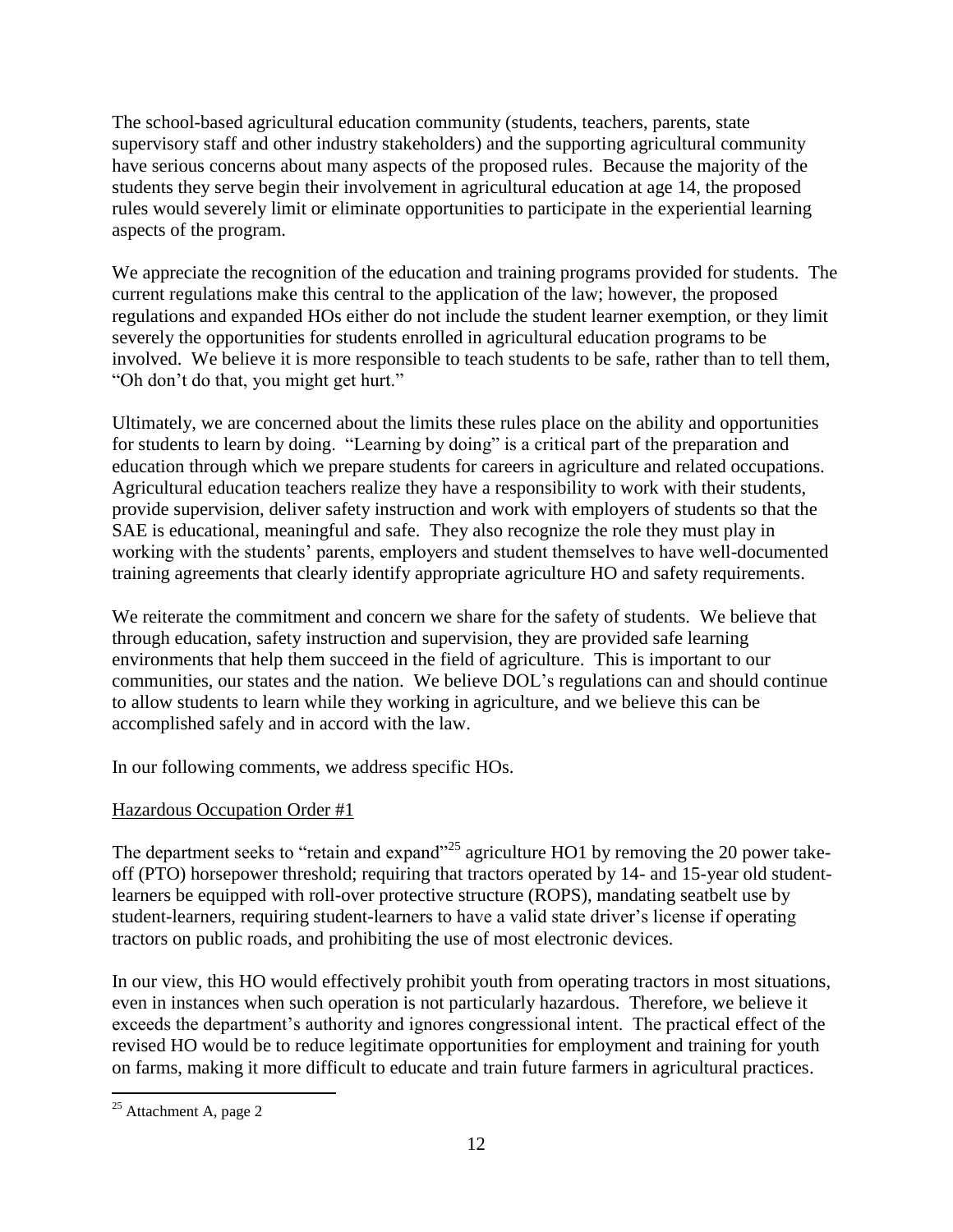The department has noted in various places in the NPRM a lack of data and information<sup>26</sup> about youth employment in agriculture; unfortunately, it seems intent on expanding its regulatory reach regardless. Its expansion of HO1 is a case in point. The NPRM states:

The Department is concerned that the training and skill sets that youth must complete in order to receive certification under the limited exemptions contained in §570.72(b) and (c) – which allow 14- and 15-year-old hired farm workers to operate tractors and several types of farm implements and have not been modified since their creation in 1971 – are not sufficiently extensive and thorough to ensure the safety of young hired farm workers.<sup>27</sup>

We would draw the department's attention to the possibility that moving tractor and equipment training to public/private schools could reduce the operator safety training now provided under the 4-H/Extension programs. The California Equipment Operation and Maintenance core curriculum model provides an example of current "in-school" programs that have a very limited amount of safety training related to equipment operation. Under this program, operator training is accomplished with two pages of basic operation safety rather than the comprehensive approach used by the 4-H/Extension program. $^{28}$ 

The Department is concerned that twenty hours of classroom training is insufficient to provide a young hired farm worker with the skills and knowledge he or she would need to safely operate the diverse range of agricultural tractors and equipment in use on today's farms.<sup>29</sup>

Typical 4-H programs require a minimum of 20 hours plus a written test and a skills test.<sup>30</sup> Youth 14 years and 8 months can begin driving vehicles on the road with only four hours of classroom training and are only required to have 24 hours of classroom time to complete driver"s training  $-$  plus written and skills testing.<sup>31</sup> The federal Occupational Health and Safety Administration does not specify any length of training time necessary for powered industrial truck (PIT) training, only that the 24 topic areas be covered. An operator may begin operation of a PIT immediately, without training, while "under the direct supervision of persons who have knowledge, training and experience to train operators and evaluate their competence.<sup>32</sup>

<sup>&</sup>lt;sup>26</sup> cf. *Federal Register*, page 54842 ("Adequate data concerning younger hired farm workers does not exist." "It is important to recognize certain inherent limitations of NAWS." "Information on the demographic characteristics of workers on farms where the growers do not participate is not obtainable."). Page 54843 ("The health effects of pesticides on children, as opposed to adult worker population, have not been adequately studied and data is limited."<br> $27$  External P <sup>27</sup> *Federal Register*, page 54850

<sup>&</sup>lt;sup>28</sup> California High School, Advanced Cluster Curriculum

 $29$  Ibid., page 54851

<sup>&</sup>lt;sup>30</sup> New York State Safe Tractor and Machinery Operation Program Certification Guidelines http://nys4h.cce.cornell.edu/Documents/Staff/Program%20Management/Tractor%20Safety/Tractor%20and%20Mac hinery%20Guidelines%202008.pdf

<sup>&</sup>lt;sup>31</sup> Michigan Department of State. Driver Programs Division

<sup>32</sup> 29 CFR Part 1910.178(l)(2)(iii)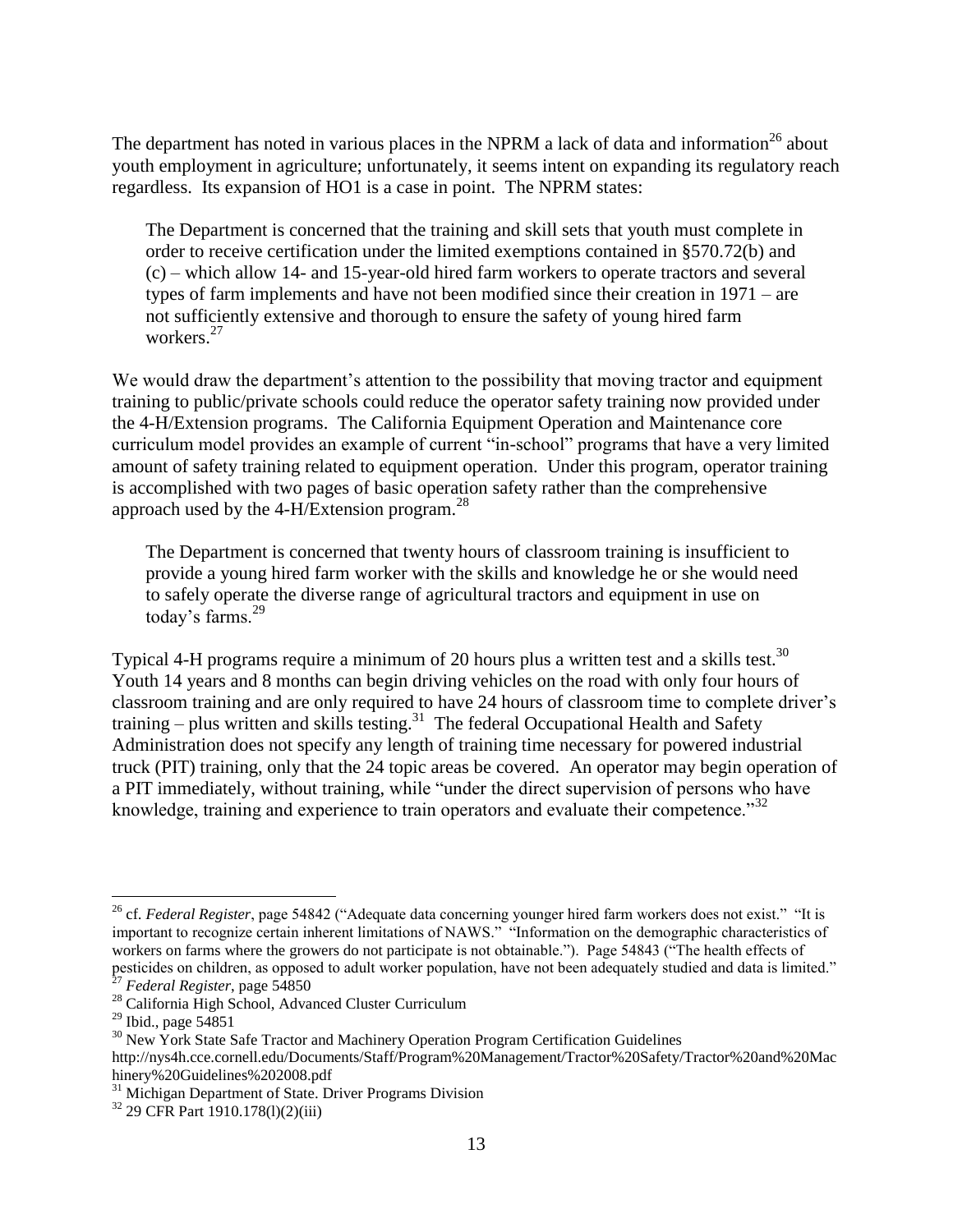The Department is also concerned that there has been almost no monitoring by any government agency to ensure the integrity and effectiveness of these certification programs.<sup>33</sup>

While DOL alludes to studies cited in the NIOSH report, it appears to cherry pick the results it wants. The NIOSH report is instructive:

Carrabba et al. [2000] recently conducted a study in Indiana to determine the impact of 4-H tractor safety programs on the behavior and attitudes of youth tractor operators [Carrabba et al. 2000]. The results of this study indicate that participants in tractor safety programs demonstrate a greater level of confidence in operating tractors, and that the programs appear to have a positive influence on the safe operating procedures of participants in the training. A study by Wilkinson et al. [1993], which evaluated the training certification programs in Wisconsin, found that youth who had completed a training program reported an increase in usage of tractors equipped with ROPS and were less likely to ride on a tractor as a passenger. 34

Thus DOL, while citing the NIOSH report (i.e., that the "effectiveness of these tractor safety training programs has not been adequately evaluated nationwide), <sup>35</sup> goes on to declare the need for more examination of tractor safety training programs while effectively banning the practice. DOL also asks for "public comment as to whether the child labor provisions should permit any hired farm worker under the age of 16 years to operate or assist in the operation of agricultural tractors or agricultural implements."

Our organizations represent the diversity of American agriculture. We represent farm families, many of whom have made agriculture their livelihood for generations. As stated earlier, we do not support having youth engaged in inappropriate occupations on the farm. We do believe, however, based on our generations of experience that the existing HO is sufficiently protective of agricultural youth on the farm and should not be expanded to foreclose all youths under age 16 from operating tractors.

#### Hazardous Occupation Order #2

This HO is a combination of previous HOs #2 and #3. In principle, we believe some equipment may be inappropriate for operation by youth at certain ages and DOL may classify such equipment. As proposed, however, the rule is over-broad, mandating "restrictions on the operation of power-driven machinery consistent with those applied to non-agricultural employment." The term "operating" includes "cleaning, oiling and repairing" of the equipment; "connecting or disconnecting an implement or any of its parts to or from such equipment;" or "any other activity involving physical contact associated with the operation or maintenance of the equipment." The term "power-driven equipment" is defined by DOL to include "all

 $33$  Ibid., page 54851

<sup>&</sup>lt;sup>34</sup> National Institute for Occupation Safety and Health (NIOSH) Recommendations to the U.S. Department of Labor for Changes to Hazardous Orders, May 3, 2002, page 70

<sup>&</sup>lt;sup>35</sup> Federal Register, page 54850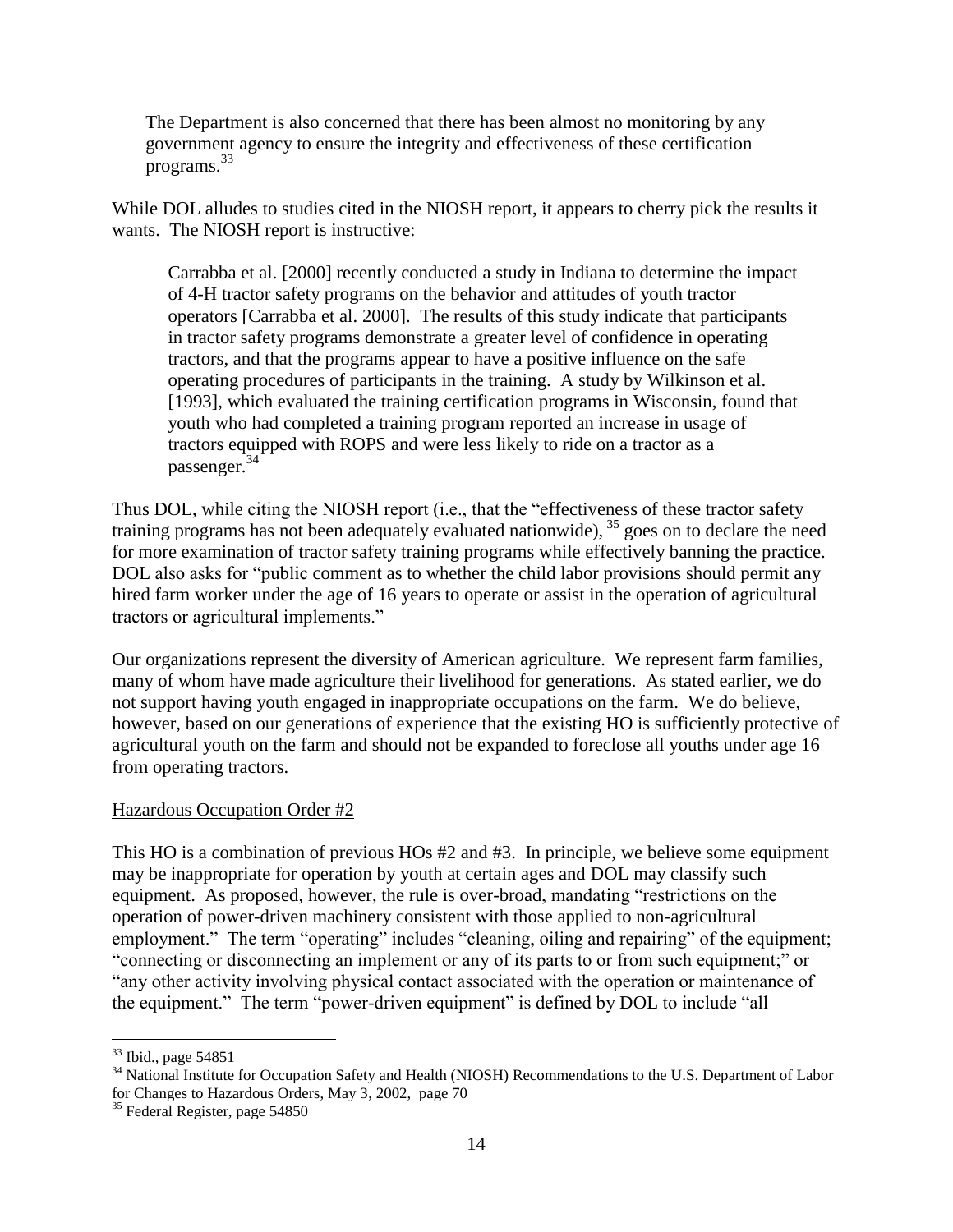machines, equipment, implements, vehicles, and/or devices operated by any other power source other than human hand or foot power."<sup>36</sup>

DOL"s proposal, taken on its face, will result in extreme prohibitions that far exceed the department's regulatory authority. For example, we believe that neither the NIOSH recommendations nor the statutory language provides a basis to regulate simple devices such as a battery powered hand-held screwdriver, drill or flashlight. We do not believe that cleaning a refrigerator or a weather station is particularly hazardous, yet both would be prohibited under the "cleaning any powered equipment" provision. As the use of a water hose under pressure would be prohibited, any cleaning would need to be from a provided bucket of water, but the youth would not be able to draw the water from a tap as the tap is under pressure.

The HO states that "farm field equipment means implements, including self-propelled implements, or any combination thereof used in agricultural operations." This would appear to include both powered and non-powered implements, and when a non-powered implement is connected to a powered implement or tractor, any physical contact would be prohibited.

DOL"s proposal, thus, would prevent a youth from placing picked fruit or vegetables on a wagon, from hauling hay or picking rocks. It would prohibit the youth from riding an asparagus cart, operating a wiggle hoe or utilizing a powered pruner.

The prohibition of having physical contact with a vehicle presumably would prohibit the hand loading or unloading of materials, tools or products onto pickups or trucks if the "operation" of the vehicle would include the preparation for operating.

We also are concerned about the proposed prohibition as it relates to irrigation equipment. As written, the rule would prohibit movement or contact with all (presumably powered) irrigation equipment including trickle, solid set, and even hose and wand watering of bedding plants. It would prohibit youth from running trickle lines with ATVs or even walking tree-to-tree or plantto-plant to determine if a one-gallon emitter is working and, if not, replace it, or to determine if there are any breaks in the trickle line and install a connector. If they could replace it (presumably by having a person age 16 or older turn it off and first drain the line as it could be under pressure), they would not be able to use a battery powered cutting or tube expanding device, inasmuch as all powered devices are prohibited.

Perhaps most importantly, DOL here appears to be engaged in a regulatory sleight-of-hand. Earlier in the preamble, DOL says that it "places great value on the information and analysis provided by NIOSH."<sup>37</sup> This HO, however, departs significantly from the NIOSH recommendation, which is to

Combine HO2 and HO3, and expand prohibition from lists of specific machines to machines that perform general functions…following the terminology used in current coding systems.

 $\overline{a}$ <sup>36</sup> *Federal Register*, page 54856

<sup>37</sup> *Federal Register*, page 54837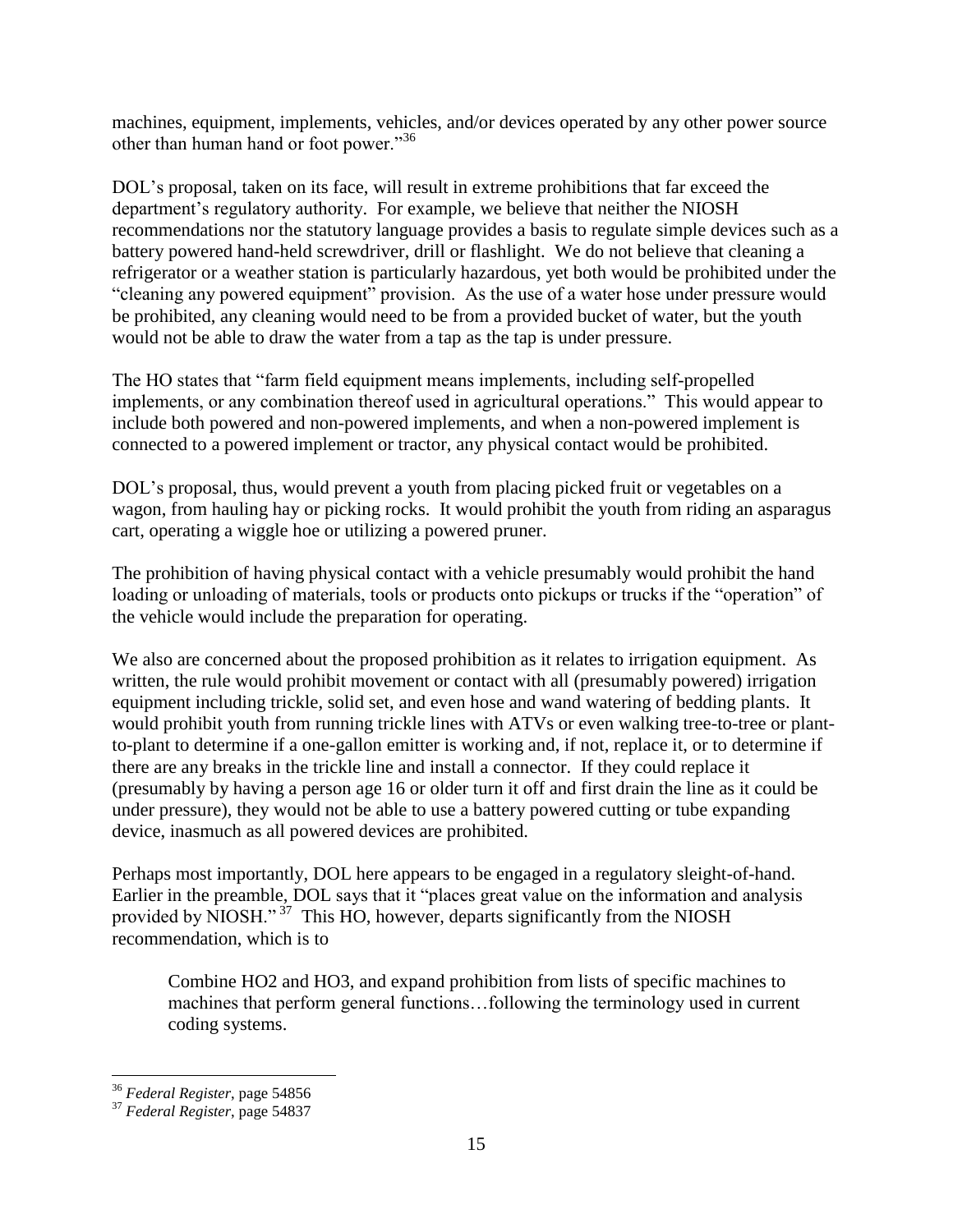Here, however, DOL – without any justification and going well beyond the authority it possesses under the law – takes an enormous regulatory leap. It states:

The Department appreciates the NIOSH recommendations regarding the classification of equipment by function, but *believes that adopting general restrictions on the operation of power-driven machinery consistent with those applied to non-agricultural employment*, along with revising the student-learner exemption to permit the limited and supervised operation of certain power-driven equipment after proper training has been received, *would more adequately protect young hired farm workers*. <sup>38</sup> [Emphasis added]

DOL cannot on the one hand justify its far-reaching regulatory regime by claiming it is relying on NIOSH and then, without justification, abandon that report because it does not supply the department the justification it requires for adopting even more restrictive regulations. DOL further distances the NIOSH recommendations by using contracted third party modified recommendations not made by NIOSH.<sup>39</sup> The FLSA authorizes the secretary of labor to designate occupations for youth that are "particularly hazardous." This is not a blank-slate to DOL to substitute its own judgment on how to "adequately protect young hired farm workers." This is regulatory over-reach, not justified either by the statute or the NIOSH report.

#### Hazardous Occupation Order #3

This proposal by DOL prohibits "operating and assisting in the operation of hoisting apparatus and conveyors that are operated either by hand or by gravity." Similar broad definitions of terms are employed in the proposal.<sup>40</sup>

DOL here clearly exceeds its congressional mandate to identify occupations that are "particularly hazardous" and, in fact, might even contravene common sense. The department, in this HO, has actually turned the law on its head by prohibiting youth from being employed in occupations that utilize devices that actually *reduce* risk. For example, a hand cart is a mechanical device that applies leverage by hand and foot power to hoist or lift a load and lowers the load by gravity or by hand or foot. It is foolish for DOL to use a broad brush in an effort to "protect" youth and in so doing actually increase the risk of injury. We believe DOL would be more wise, and follow congressional intent far more closely, to designate specific devices – such as manlifts and boatswain-chair-type devices – that are prohibited, rather than to attempt to ban all activity. Such an approach is a sweeping arrogation of authority that was not granted to DOL by Congress.

 $\overline{a}$ <sup>38</sup> *Federal Register*, page 54856

<sup>&</sup>lt;sup>39</sup> SiloSmashers, Inc. page 54837. For example see HO 10.

<sup>40</sup> *Federal Register*, page 54878, where "operating" is defined to include "tending, setting up, adjusting, moving, cleaning, oiling, repairing" the equipment.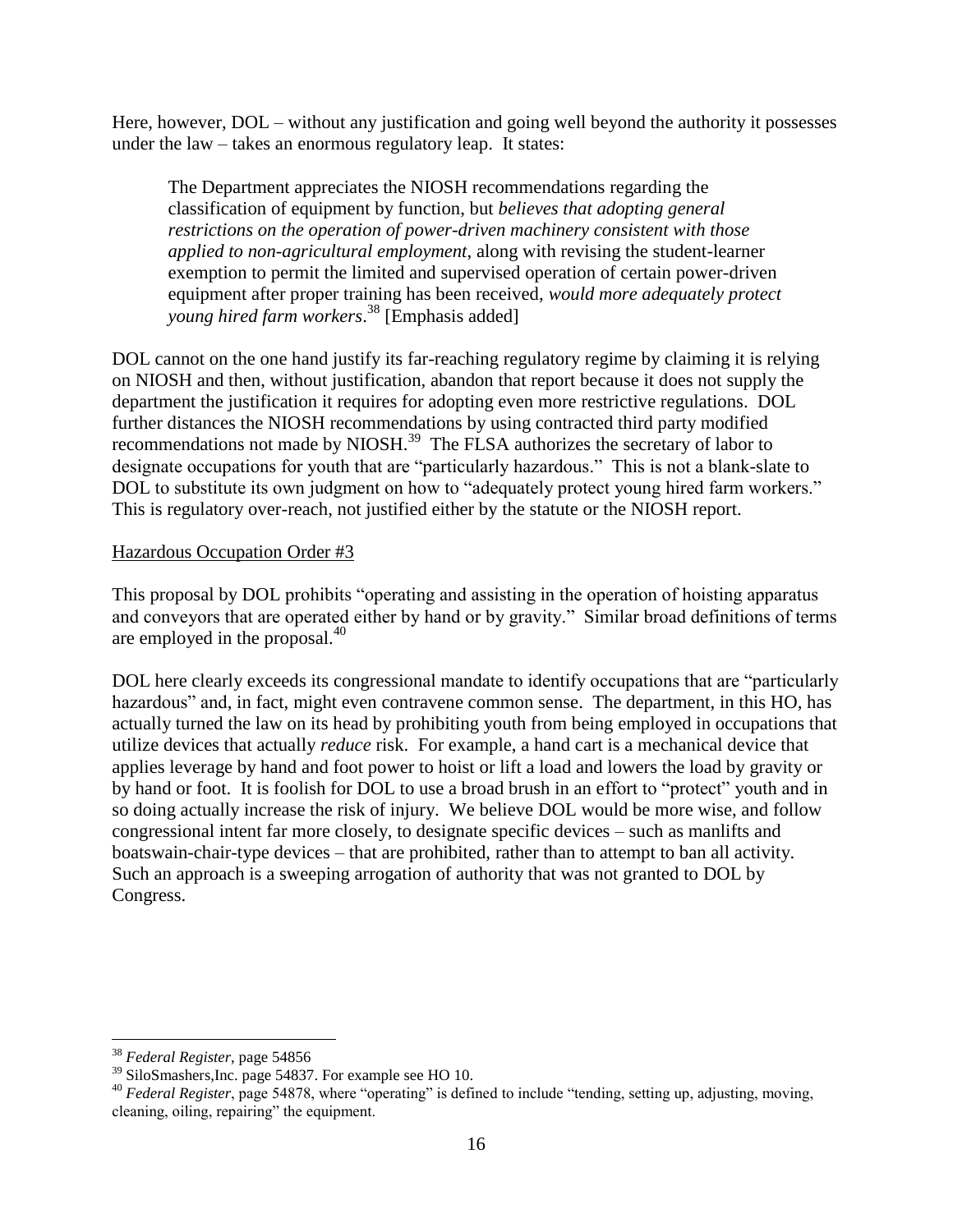## Hazardous Occupation Order #4

DOL broadly expands the previous agricultural HO related to working with animals and does so in a way that greatly exceeds congressional intent – as well as the NIOSH report on which the department purportedly bases these new HOs. The impact of the HO on working with livestock would be to greatly reduce youths" exposure to livestock and animal husbandry practices. Among the notable tasks the proposed HO would prohibit youth from performing are: engaging or assisting in animal husbandry practices that inflict pain upon the animal and/or are likely to result in unpredictable animal behavior, treating sick or injured animals, and herding animals in confined spaces such as feed lots or corrals or on horseback.

Here again, DOL ignores the NIOSH recommendation, which is to retain the existing HO. Instead, the department seeks to expand its regulatory reach by "incorporating the important and thoughtful recommendations of the National Farm Medicine Center."<sup>41</sup> Following this path, as DOL seeks to do, will lead to very broad regulatory prohibitions, potentially increasing liability for farmers and imposing excessive government controls on agricultural producers. We believe it exceeds DOL"s statutory authority and should not be pursued.

Moreover, the department appears to be attempting to codify into a labor regulation a veterinary standard without any supporting scientific studies or analysis to support what it means to "inflict pain". The classification of certain animal husbandry activities as "inflict[ing] pain" is not within the scope of the department's power. If there is any department in the federal government that regulates animal husbandry, that would be USDA. As with many sections of this NPRM, the department has again set forth a proposed standard with absolutely no analysis to support its position in violation of the APA.

For example, the NPRM says that the "National Farm Medicine Center noted that past and recent data indicate a significant number of animal-related injuries occur to youth when they are involved in the activities cited in its second recommendation [i.e., prohibiting youth from engaging or assisting in animal husbandry practices that inflict pain upon an animal and/or are likely to result in unpredictable animal behavior]. It also reports that "[h]orseback herding requires a person to monitor and anticipate the behaviors of two large animals simultaneously. No youth development data exists to suggest youth younger than 16 years have the cognitive ability to handle this responsibility.""

We find it astonishing that DOL would rely upon a single recommendation of an organization that "no youth development data exists" to suggest youth under 16 years of age can herd animals on horseback. In fact, there is almost unlimited real-world experience on which to rely. This is an activity that has been performed for generations, both in America and in other nations. The test is not that there is an absence of injury in the task. Youth engage in many activities – competitive horseback riding, skateboarding, surfing, cycling – that can entail some risk, injury

 $\overline{a}$ <sup>41</sup> *Federal Register*, page 54859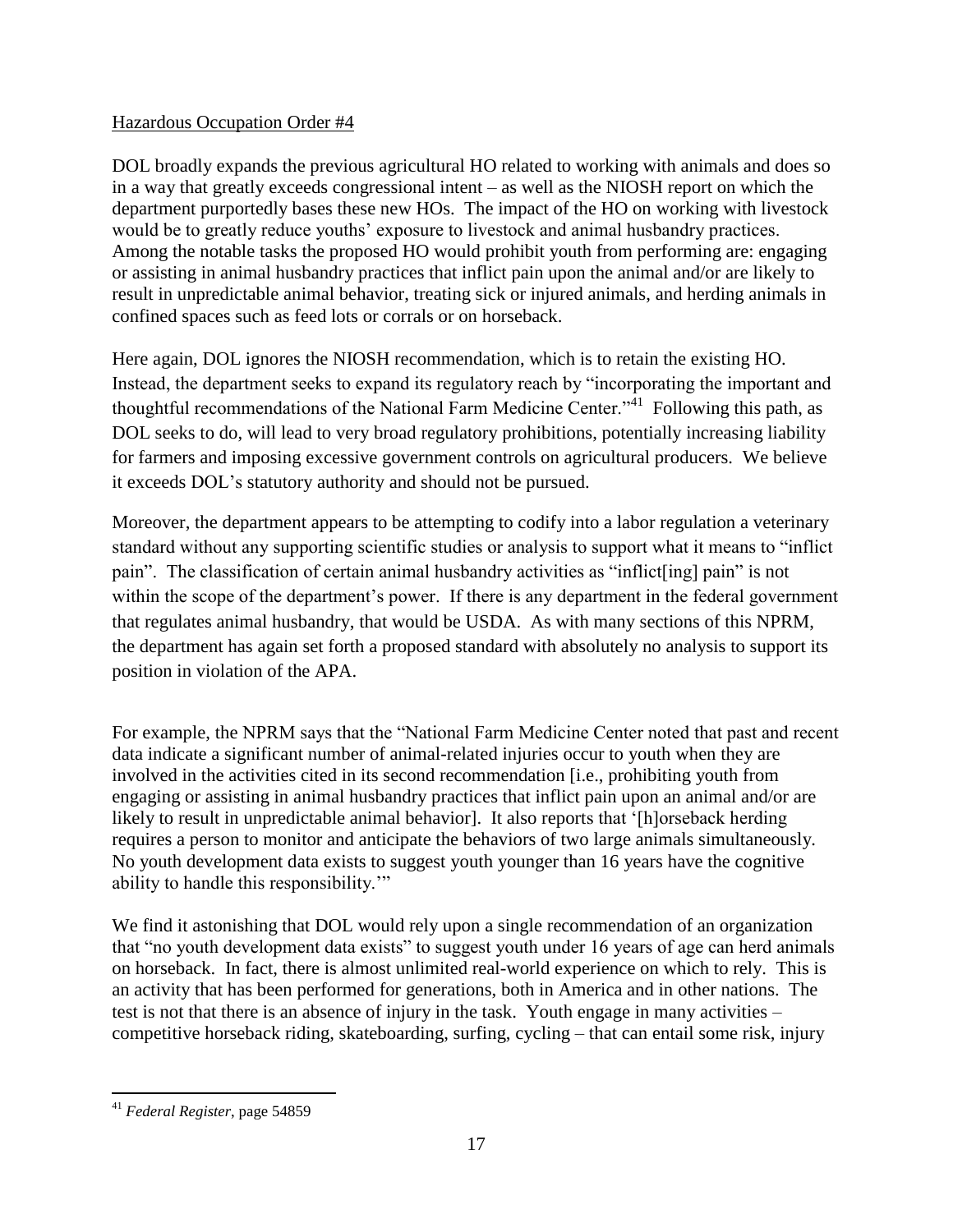and, in extreme cases, fatality. To impose a federal prohibition on an activity that has a long, iconic history is regulatory over-reach.

We also draw DOL's attention to another pernicious aspect of this proposed HO. By using as a standard any activity that might "inflict pain," DOL, unwittingly or not, may be opening the door for animal rights activists to pursue their own agendas on the back of labor standards. We note that a lawsuit was recently filed by an animal rights organization, three marine-mammal experts and others alleging that several orca whales now held at SeaWorld are being held as slaves in violation of the  $13<sup>th</sup>$  Amendment to the U.S. Constitution.<sup>42</sup> The orcas have been named as plaintiffs in the suit and the general counsel of People for the Ethical Treatment of Animals (PETA) has been quoted as saying, "Slavery is slavery, and it does not depend on the species of the slave any more than it depends on gender, race, or religion."<sup>43</sup> Furthermore, we draw DOL's attention to the fact that this might well be a regulatory loophole some might use to further restrict not only youth employment but to further an animal rights crusade. As noted on one website, "Some scientists suggest that only primates and humans can feel emotional pain, as they are the only animals that have a neocortex – the "thinking area" of the cortex found only in mammals. However, research has provided evidence that monkeys, dogs, cats and birds can show signs of emotional pain and display behaviours associated with depression during painful experience, i.e. lack of motivation, lethargy, anorexia, unresponsiveness to other animals."<sup>44</sup>

Rather than expand its regulatory reach, we urge DOL to follow the NIOSH recommendation and retain the current HO without expansion.

## Hazardous Order #5

The preamble states that "for purposes of this Ag H.O. *timber* means trees, logs, and other similar woody plants. However, this HO would not prohibit a hired farm youth from performing such tasks as carrying firewood or clearing brush." $45^\circ$  As drafted, the HO may have the effect of mandating an outright prohibition of youth working on Christmas tree farms or in plant nurseries. It should be clarified to allow such occupations, which are not particularly hazardous. It also should be made clear that it does not prohibit youth from ordinary, non-hazardous activities connected with trees (e.g., pruning).

## Hazardous Order #6

HO6 references 29 CFR Part 570.33(n)(4) that prohibits occupations "in connection with*"* construction (including demolition and repair). We are concerned this reference will prohibit the use of hammers and other hand construction tools in not only the repair and maintenance of any building, facility or other structure on a farm but also the use of hand tools entirely. Common tasks such as fence mending and painting, nailing a slat on an apple bin or carrying materials to a stall for repair would be prohibited. As the terms "in connection with" are used, we worry that

 $\overline{a}$  $^{42}$  [http://www.peta.org/b/thepetafiles/archive/2011/10/25/peta-sues-seaworld-for-violating-orcas-constitutional](http://www.peta.org/b/thepetafiles/archive/2011/10/25/peta-sues-seaworld-for-violating-orcas-constitutional-rights.aspx)[rights.aspx](http://www.peta.org/b/thepetafiles/archive/2011/10/25/peta-sues-seaworld-for-violating-orcas-constitutional-rights.aspx)

 $43$  Ibid.

<sup>44</sup> <http://www.wellcome.ac.uk/en/pain/microsite/culture2.html>

<sup>45</sup> *Federal Register*, page 54860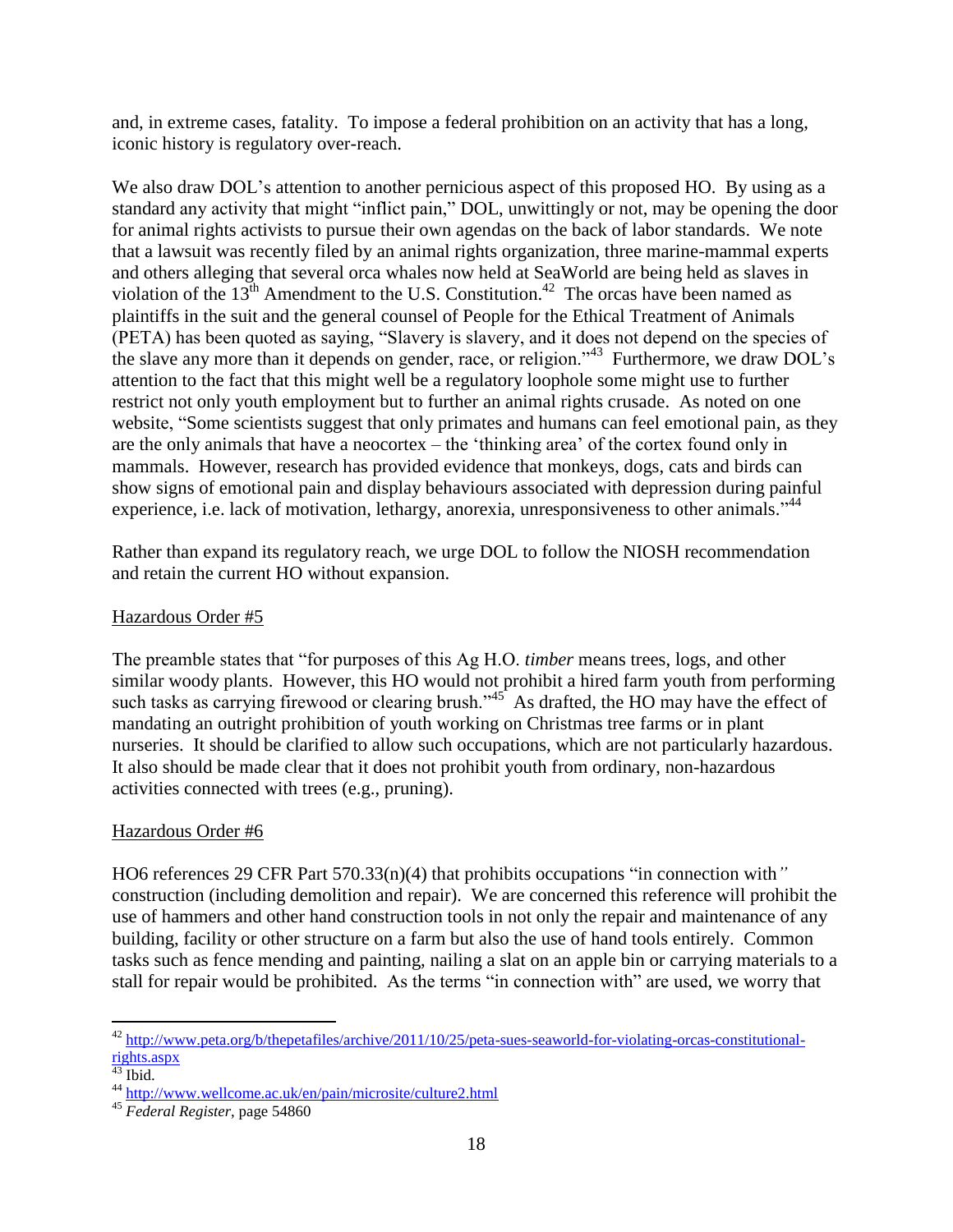tasks such as pounding stakes in the ground to "build" stake support "structure" to support vegetable plants would also be prohibited. We disagree that all tasks "in conjunction with" construction are particularly hazardous.

#### Hazardous Order #7

DOL is overly broad in HO7 when it prohibits work at elevations greater than six feet. Falls occurring on the same level accounted for 19 percent of all workplace fall fatalities in 2009, while falls from ladders accounted for 20 percent.<sup>46</sup> In 2010, falls contributed to 6 percent of agricultural fatalities but 33 percent of all construction fatalities.<sup>47</sup> While 20-foot ladders have become obsolete for many tree fruit operations, the use of 8 to 12 foot ladders is still common. We believe modern production practices, such as high-density plants, have significantly reduced the fall potential for the most common use of ladders on farms.

We are concerned this HO would prohibit youth from working in many terraced vineyards and orchards, as well as work near collies, ditches, levees or in other hilly terrain areas.

Similarly, the proposed rule provides no qualifying language regarding "above another elevation." As currently written, the rule would prohibit work locations such as hay lofts but also second-floor offices, mezzanines or any other location where stairs are used to ascend more than six feet regardless of walls, railings or other enclosing methods.

Without data related to the agricultural fall causal factors we disagree with this HO expansion to six feet.

## Hazardous Order #8

 $\overline{a}$ 

This HO would prohibit occupations involving working inside any fruit, forage, or grain storage silo or bin. While we recognize that some such occupations could be particularly hazardous for youth, we believe, as proposed, DOL has established parameters that make the regulation too vague and encompassing. For instance, it is not clear what constitutes storage. Does forage storage apply to hay barns? Does it include livestock barns that may have a temporary "forage" storage, such as a pile of feed or hay? Would an un-sided empty fruit bin or hay storage structure be prohibited at all times or just when a bin or bale is present? Are pole barns that are normally used to store farm equipment but could be used to store overflow grain or fruit now a prohibited work area? Are empty bunker silos covered? Would "fruit storage" include a bushel crate or bin? If all fruit storages are prohibited, then a walk-in cooler at a farm stand, a 1,000 bushel cold room or a 20,000 cold storage would also be prohibited. Alternatively, the current standard applies to storages designed to maintain a hazardous atmosphere and to those areas recognized to present a hazard.

<sup>46</sup> U.S. Bureau of Labor Statistics, U.S. Department of Labor, 2011

<sup>&</sup>lt;sup>47</sup>Fatal Occupational Injuries by Occupation and Selected Event or Exposure, 2010, U.S. Bureau of Labor Statistics, U.S. Department of Labor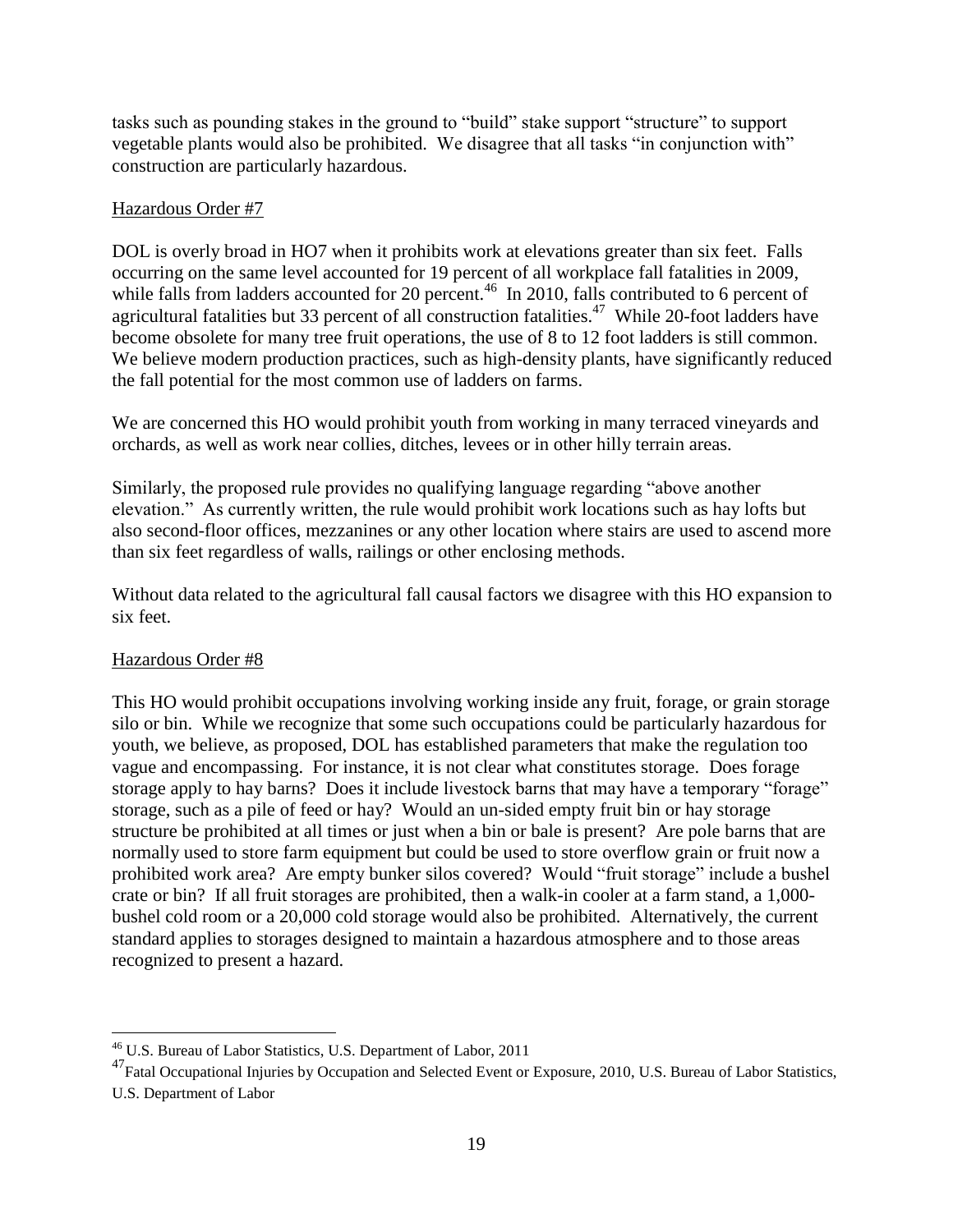The NIOSH report speaks to engulfment, exposure to silo gases, depletion of oxygen from cavein or collapsed materials, toxic gases or oxygen deficiency. Common fruit storages, with the exception of controlled atmosphere (CA) storages that are already covered, do not present the hazards listed as a basis for work inside all of the listed storages. For a CA room to function the room must be air tight prior to establishment of the modified atmosphere. Seals such as rubber gaskets, mastic, gas tight tape or paint are used to seal the locked entry doors and any other penetrations to the room.<sup>48</sup> While the hazard, low oxygen, is present there is no entry to the room.

Common fruit storage generally maintains a refrigerated condition with normal ambient air conditions. Fruit respires, or ripens, near and after harvest. Any fruit surface build up of respiratory gases such as ethylene or carbon dioxide is detrimental to fruit quality; air movement and humidity are essential for fruit quality. Cold rooms are regularly used for short-term storage of fresh or packed fruit and include certain packing areas. Fourteen and 15 year olds are allowed to work inside fruit cold storages but not freezers under the revised Non-Agricultural Youth Standards.<sup>49</sup> The proposed rule far exceeds the Non-Agricultural Standards.

We believe DOL needs to clarify the HO to assure that it would only apply to those occupations that are particularly hazardous for youth.

#### Hazardous Order #10

We agree with maintaining the current Danger/Poison or Warning for registered agricultural pesticides that are used in accordance with the Agricultural Use Requirements box as required by the EPA Worker Protection Standard.<sup>50</sup>

The EPA has established a significant review process, possibly the most extensive in the world, to determine the hazards associated with regulated agricultural pesticides. EPA designates the relative toxicity by the use of Signal Words: Danger/Poison; Warning; Caution; and Caution (optional).

| Study                   | <b>Category I</b>                 | <b>Category II</b>         | Category III                        | <b>Category IV</b> |
|-------------------------|-----------------------------------|----------------------------|-------------------------------------|--------------------|
| Acute oral              | Up to and including $50$<br>mg/kg | $>50$ through 500<br>mg/kg | $\geq 500$ through<br>$5,000$ mg/kg | $>5,000$ mg/kg     |
| Acute                   | Up to and including 200           | $>200$ through             | $>2,000$ through                    | $>5,000$ mg/kg     |
| dermal                  | mg/kg                             | $2,000$ mg/kg              | $5,000$ mg/kg                       |                    |
| Acute                   | Up to and including $0.05$        | $>0.05$ through 0.5        | $\geq 0.5$ through 2                | $>2$ mg/liter      |
| inhalation <sup>*</sup> | mg/liter                          | mg/liter                   | mg/liter                            |                    |

#### **Toxicity categories.**

<sup>48</sup> United Nations Industrial Development Organization, Controlled Atmosphere Storage

 $49$  29 CFR Part 570.34(e) and (j)

<sup>50</sup> 40 CFR Part 170 – The Worker Protection Standard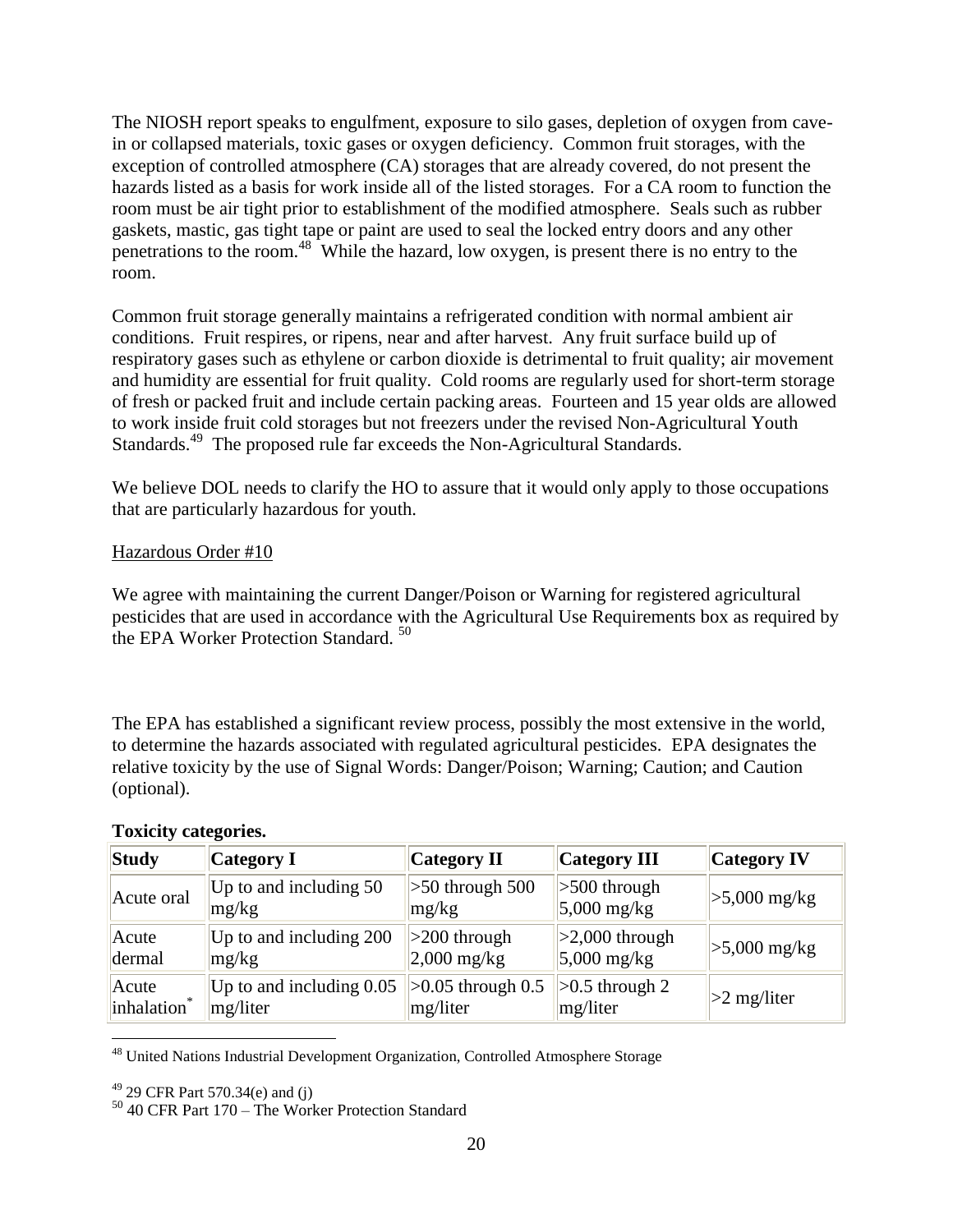| Primary eye<br>irritation                          | Corrosive (irreversible<br>destruction of ocular<br>tissue) or corneal<br>involvement or irritation<br>persisting for more than<br>$21$ days | Corneal<br>involvement or<br>other eye irritation<br>clearing in $8-21$<br>days | Corneal<br>involvement or<br>other eye irritation<br>clearing in 7 days<br>or less               | Minimal effects<br>clearing in less<br>than 24 hours                                 |
|----------------------------------------------------|----------------------------------------------------------------------------------------------------------------------------------------------|---------------------------------------------------------------------------------|--------------------------------------------------------------------------------------------------|--------------------------------------------------------------------------------------|
| Primary<br>skin<br>irritation<br>*4-hour exposure. | Corrosive (tissue<br>destruction into the<br>dermis and/or scarring)                                                                         | 72 hours (severe)<br>erythema or<br>edema)                                      | Severe irritation at Moderate irritation<br>$\int$ at 72 hours<br>(moderate)<br>$ $ erythema $ $ | Mild or slight<br>irritation at 72<br>hours (no<br>irritation or<br>slight erythema) |

# **Signal word as determined by toxicity category.**

| Toxicity category Signal word |                |
|-------------------------------|----------------|
|                               | <b>DANGER</b>  |
| IІ                            | <b>WARNING</b> |
| Ħ                             | <b>CAUTION</b> |
| TV                            | None required  |

# **Typical statements for acute oral toxicity.**

| <b>Toxicity</b><br>category                                                                      | Signal word                                                           | <b>Statements</b>                                                                                                                               |  |  |
|--------------------------------------------------------------------------------------------------|-----------------------------------------------------------------------|-------------------------------------------------------------------------------------------------------------------------------------------------|--|--|
|                                                                                                  | <b>DANGER-POISON</b><br>Skull and crossbones<br>required <sup>*</sup> | Fatal if swallowed. Wash thoroughly with soap and<br>water after handling and before eating, drinking, chewing<br>gum, or using tobacco.        |  |  |
| $\mathbf{I}$                                                                                     | <b>WARNING</b>                                                        | May be fatal if swallowed. Wash thoroughly with soap<br>and water after handling and before eating, drinking,<br>chewing gum, or using tobacco. |  |  |
| Ш                                                                                                | <b>CAUTION</b>                                                        | Harmful if swallowed. Wash thoroughly with soap and<br>water after handling and before eating, drinking, chewing<br>gum, or using tobacco.      |  |  |
| IV                                                                                               | CAUTION (optional)                                                    | No statements are required. However, manufacturers<br>may choose to use category III labeling.                                                  |  |  |
| *For products containing >4% methanol, EPA believes that in order to mitigate potential risk the |                                                                       |                                                                                                                                                 |  |  |

following statement should be added to the label: "Methanol may cause blindness."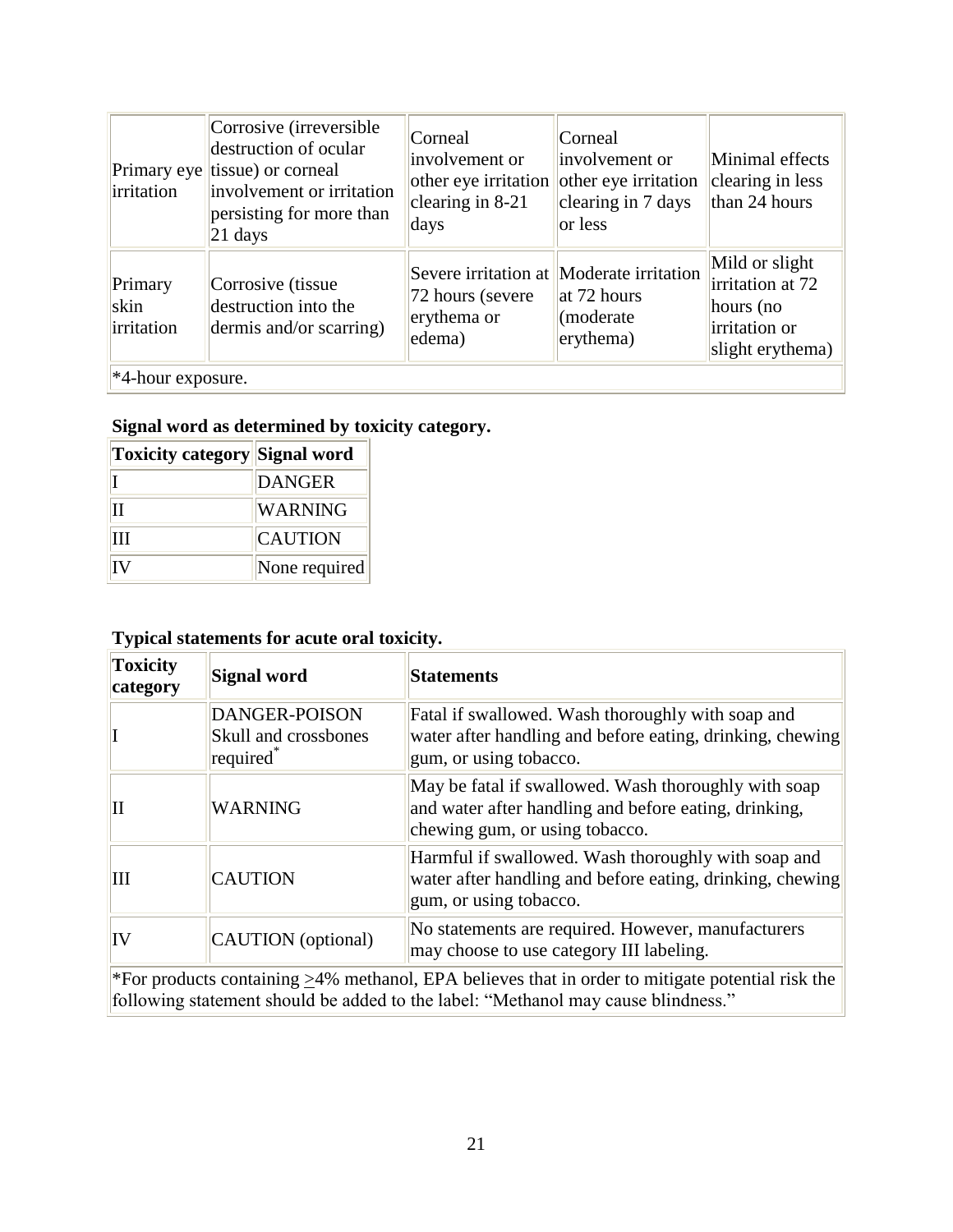We caution the department, however, to ensure that any final rule not overstep the department's authority by prohibiting activities that are not particularly hazardous. For example, it appears that as currently written, the proposed rule might prohibit youth from washing their hands with typical antibacterial soaps as they contain disinfectants and/or sterilants or other substances used to kill, repel, or mitigate pests,  $51$  and it meets the definition of the handler task of applying a pesticide.<sup>52</sup> Additionally, employers complying with the federal Field Sanitation Standard<sup>53</sup> would need to replace all anti-bacterial materials with detergent soap. The proposed rule could affect the Occupational Safety and Health Administration"s benefit determination that "a total of 214,319 expected parasitic cases [would be] reduced by 139,307; 20,280 gastrointestinal cases reduced by 12,776; 4,148 viral hepatitis cases reduced by 1,037 because of the new federal standard and state standards."<sup>54</sup>

#### Hazardous Order #13

This HO would prohibit all work involved in the production and curing of tobacco. This restriction is overly broad and clearly goes beyond DOL"s authority, which is only to restrict those occupations that are "particularly hazardous." We agree with comments already filed by Mark Purschwitz, Ph.D., Extension Professor and Agricultural Safety and Health Specialist with the University of Kentucky, which point out that there are occupations in the production and curing of tobacco which are not particularly hazardous. If it is the goal of DOL to assure that youth avoid situations in which they can contract green tobacco sickness (GTS), the department should tailor its regulation to address those situations, and not promulgate a blanket regulatory prohibition that exceeds its statutory mandate.

#### Request for Comments

In the NPRM, DOL states that it is "considering whether to create new Ag H.O. that would limit the exposure of young hired farm workers to extreme temperatures and/or arduous conditions and is asking for comment on this subject."<sup>55</sup> DOL goes on to state that:

An Ag H.O. could provide that youth under the age of 16 would not be permitted to work in agricultural occupations where the temperatures at which they are working exceed or drop below a certain temperature, factoring in such things as humidity, wind velocity, and the degree and duration of the physical exertion required by the work. It might also require that hours in direct sun be limited, if the temperature reaches certain thresholds for prolonged periods of time, and/or that workers be provided with shade, additional water supplies, more frequent breaks, the use of fans in shaded rest areas, or other options for relieving heat stress in certain

<sup>&</sup>lt;sup>51</sup> Congressional Research Service Report RL30022

<sup>52</sup> *Federal Register* Pg. 54879

<sup>&</sup>lt;sup>53</sup> 29 CFR Part 1928.110

<sup>54</sup> U.S. Department of Labor, Fact Sheet No. OSHA 92-25

<sup>55</sup> *Federal Register*, page 54865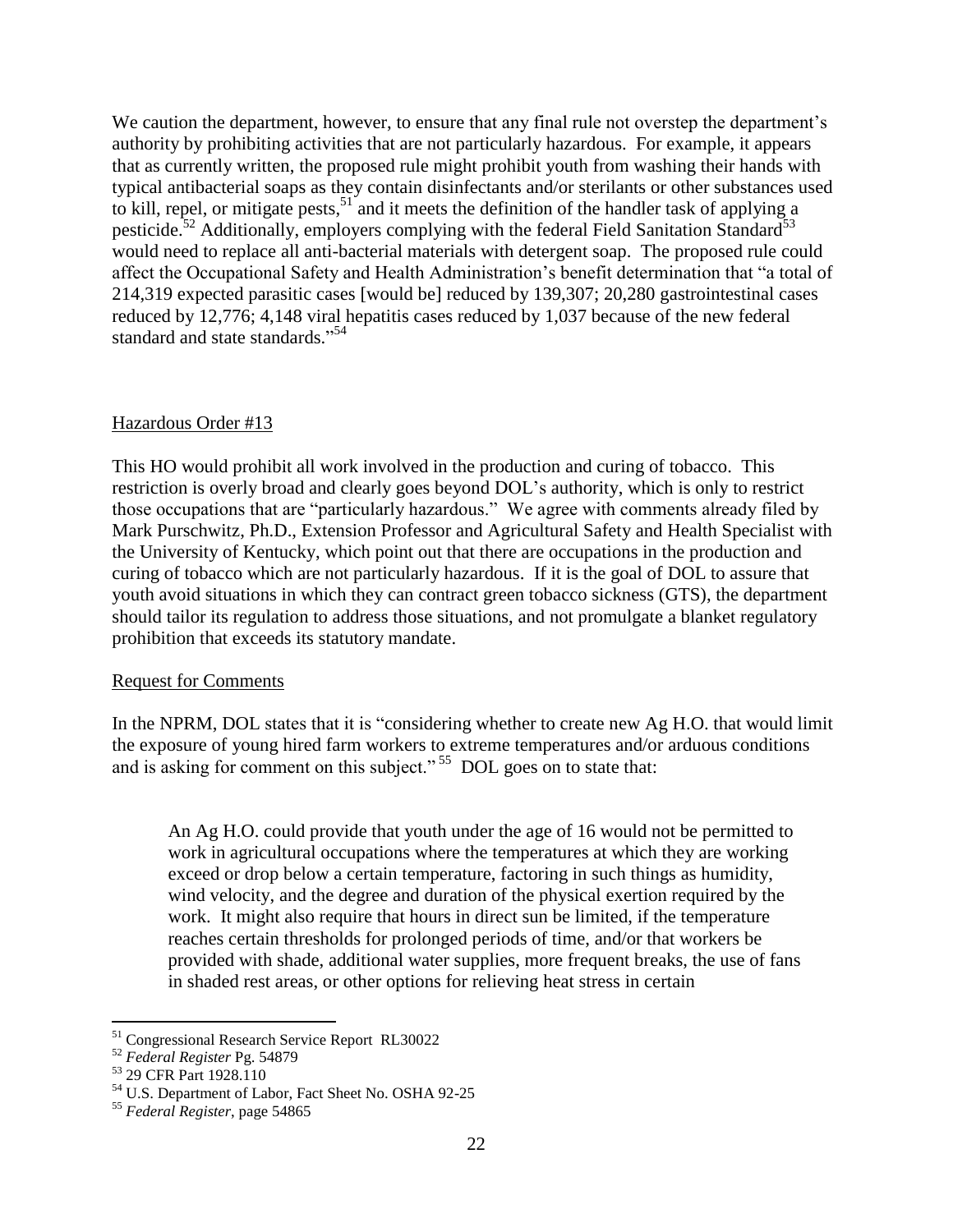circumstances. Comments are also requested about whether the payment of piece rates to young farm workers impacts their prolonged exposure to potentially harmful conditions.

We do not support creation of such a new agriculture HO and caution DOL in the strongest terms not to embark on such a regulatory expedition in the absence of convincing evidence on the public record that its position is justified and it is acting within the regulatory authority conferred on it by Congress. We amplify our concerns in the comments below.

## 1. **DOL cites no documentation or evidence substantiating its view.**

As noted earlier, DOL states that it "places great value on the information and analysis provided by NIOSH."<sup>56</sup> Nowhere in its report, however, does NIOSH recommend an agriculture HO limiting exposure to "extreme temperatures and/or arduous conditions." Neither in its revisions to the existing HOs nor in its recommendations for new HOs does NIOSH even raise this matter.

## 2. **The seminal publication on this issue makes no mention or recommendation in this area.**

*Children and Agriculture: Opportunities for Safety and Health, a National Action Plan* was published in April 1996 and was a prelude to later efforts, including the NIOSH report on which DOL purportedly rests its regulatory agenda. The report contained "the goal, 13 objectives, and 43 recommended action steps proposed by committee members."<sup>57</sup> Nowhere in the National Action Plan is there a mention, much less a recommendation, to restrict youth from participating in the harvest of fruits and vegetables, much less an attack on the use of piece rates.

## 3. **Later documents on this issue make no mention of this as a "particularly hazardous" occupation for youth.**

In 2002, a subsequent report<sup>58</sup> cited as a document that "builds upon the  $1996$ " National Action Plan<sup>"59</sup> similarly examined these issues. That report contained no such recommended agriculture HO on "arduous conditions" or "extreme

<sup>&</sup>lt;sup>56</sup> Ibid., page 54837

<sup>57</sup> *Children and Agriculture: Opportunities for Safety and Health, A National Action Plan*, page 6. Available at <http://www.marshfieldclinic.org/proxy/mcrf-centers-nfmc-nccrahs-reports-nationalactionplan.1.pdf>

<sup>58</sup> *Childhood Agricultural Injury Prevention: Progress Report and Updated National Action Plan from the 2001 Summit*, published April 2002 by the Marshfield Clinic available at [http://www.marshfieldclinic.org/proxy/MCRF-](http://www.marshfieldclinic.org/proxy/MCRF-Centers-NFMC-nccrahs-reports-summitreport.1.pdf)[Centers-NFMC-nccrahs-reports-summitreport.1.pdf](http://www.marshfieldclinic.org/proxy/MCRF-Centers-NFMC-nccrahs-reports-summitreport.1.pdf)

<sup>&</sup>lt;sup>59</sup> Ibid., Foreword to the publication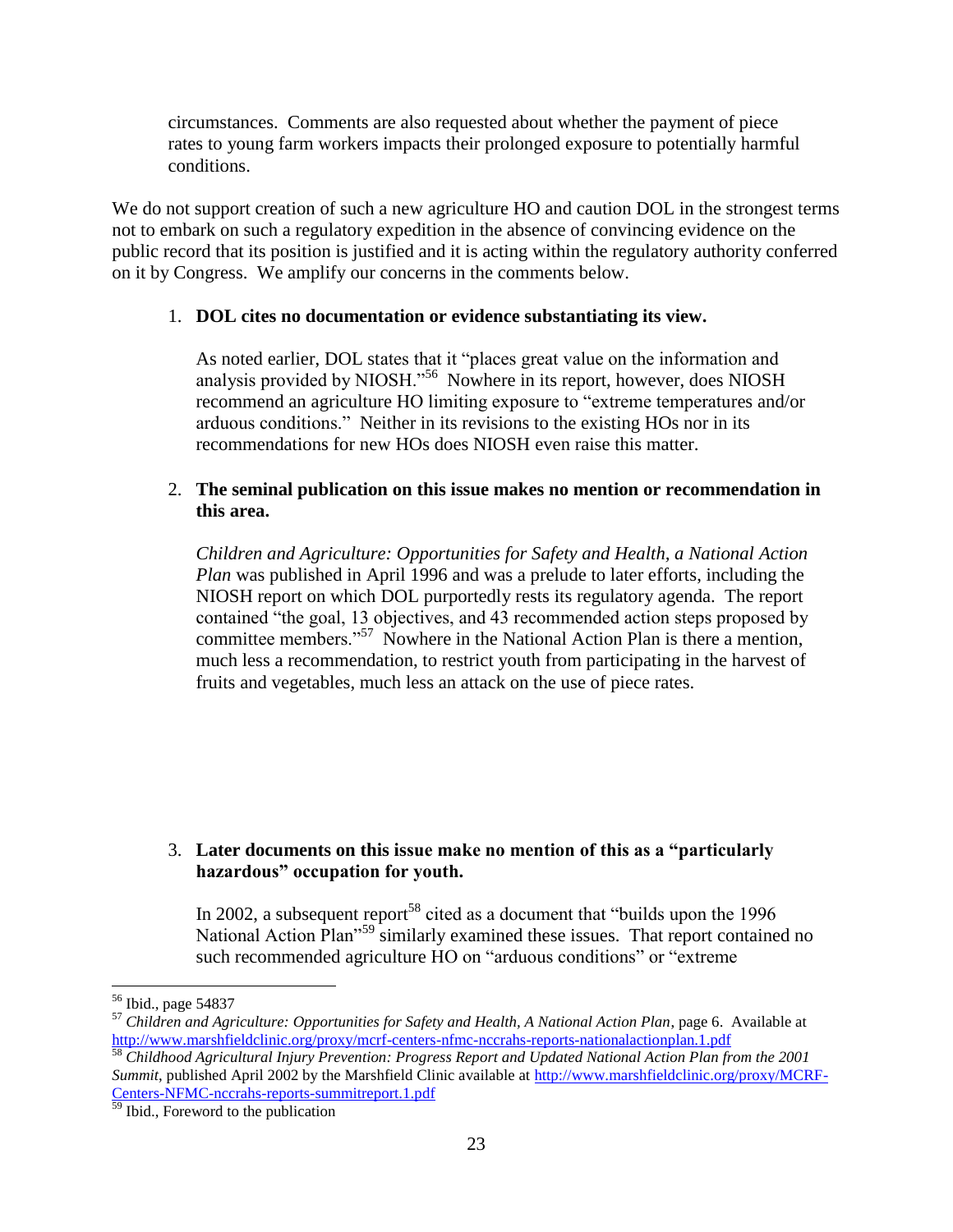temperatures" or whether particular wage structures contributed to such conditions. It is noteworthy, however, that the report did contain a goal and objective that might have touched on this area.

The report included the recommendation that "exposure limits should be established to guide agricultural work assignments for children less than 18 years of age."<sup>60</sup> None of its discussion, however, reflected the avenue down which DOL apparently wishes to proceed. The report noted that "workers are exposed to agrochemicals, organic dusts, gases, nitrates, volatile organic compounds, oils, and solvents. In addition to toxins, there are exposures to noise, vibration, and cumulative body strain." Nowhere is temperature mentioned.

## 4. **DOL's approach is overly broad and arbitrarily vague.**

It is a near impossibility for the regulated community to respond thoughtfully and substantively to a DOL request on an unstated, unspecified HO that might encompass restrictions based on "arduous conditions." Any specific physical task might be characterized as "arduous," but we remind the department that it does not have the authority to impose its own view on the sector. It is authorized solely to identify those occupations which are "particularly hazardous," not ones which might be simply "arduous."

Moreover, DOL has an obligation to the regulated community to state the hazardous nature of an occupation, how it seeks to address it and to spell out the HO in a manner that allows the agricultural community to respond substantively. In a meeting of stakeholders held at the USDA on Sept. 7, 2011, DOL officials of the department were explicitly asked whether they would propose an HO which farmers and ranchers would be allowed to evaluate and to which they would be allowed to respond or whether DOL might instead promulgate a final rule. The response of officials from the Wage and Hour Division was that they might well go directly to a final rule. Such an approach by the department would be an abuse of discretion and violate its obligations under the Administrative Procedure Act.

## 5. **DOL appears to rely on the Human Rights Watch report for this initiative.**

In the NPRM, the department states "As Human rights Watch documented in its May 2010 Report, *Fields of Peril: Child Labor in Agriculture,* pp.54-55, agricultural work naturally lends itself to occupational exposure to extreme heat and cold."<sup>61</sup> As discussed earlier in these comments, we do not believe the HRW report, whatever its merit as a work of advocacy, does not rise to such a level that it "documents" the need for additional regulation by DOL.

 $60$  Ibid., page 20

<sup>61</sup> Federal Register, page 54865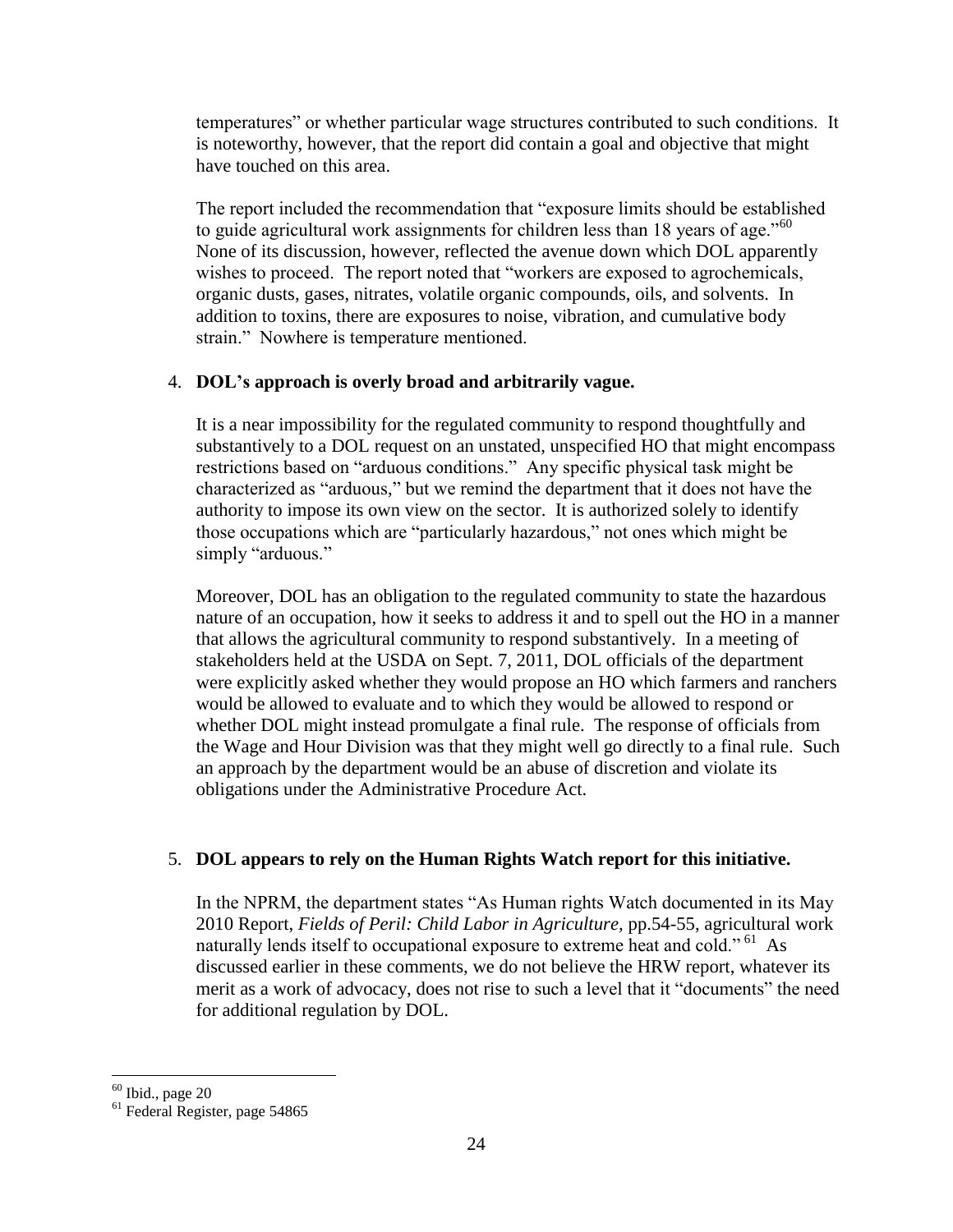#### 6. **DOL should not override existing state protections.**

A number of states have in place existing regulatory or statutory requirements that must be met before youth can be employed in agriculture. California, for instance, has a number of strict standards protecting youth. One of the undersigned organizations<sup>62</sup> submitted extensive comments to the department in August 2010 noting the protections afforded by states to youth working in agriculture. We do not believe DOL has established the need to regulate in an area which is already amply overseen by the states.

#### Non-agricultural Hazardous Order

We also wish to comment briefly on DOL's proposal<sup>63</sup> related to a prohibition on work in Farm-Product Raw Materials Wholesale Trade Industries. While it is not an agricultural HO, it does touch on the employment opportunities afforded to youths in rural and agricultural communities, and we wish to draw the department's attention to the overly broad proscription it is proposing and to urge that it be brought closer to conformity with DOL"s authority under the law. We believe it is possible for DOL to meet its statutory responsibilities while still providing for acceptable employment opportunities for youths below the age of 18. For example, there are occupations located at country grain and terminal elevators, as well as the grain-handling activities of feed mills and grain processing plants, that we believe do not pose hazards that would foreclose the jobs for employment of youth under the age of 18. Such tasks might include general cleaning and related duties, administrative tasks in scale houses, or other responsibilities that do not encompass the threats of engulfment or entrapment. By recognizing these appropriate jobs, DOL would continue to allow employment opportunities for teens, particularly in summer and during times of harvest. Even though employees under 18 will be allowed to work in an office, we also recommend that the department further define what constitutes an "office."

We appreciate the opportunity to submit these comments to DOL and stand ready to work with you in any appropriate way to assure that youth seeking employment in agriculture are both protected from particularly hazardous occupations and are provided the employment opportunities Congress intended.

Sincerely,

 $\overline{a}$ 

Advanced Insurance Marketers Agri-business Association of Iowa Agricultural Retailers Association AgStar Financial Services, ACA American Farm Bureau Federation

 $62$  See Attachment B, submission by American Farm Bureau Federation

<sup>63</sup> *Federal Register*, pages 54846-54848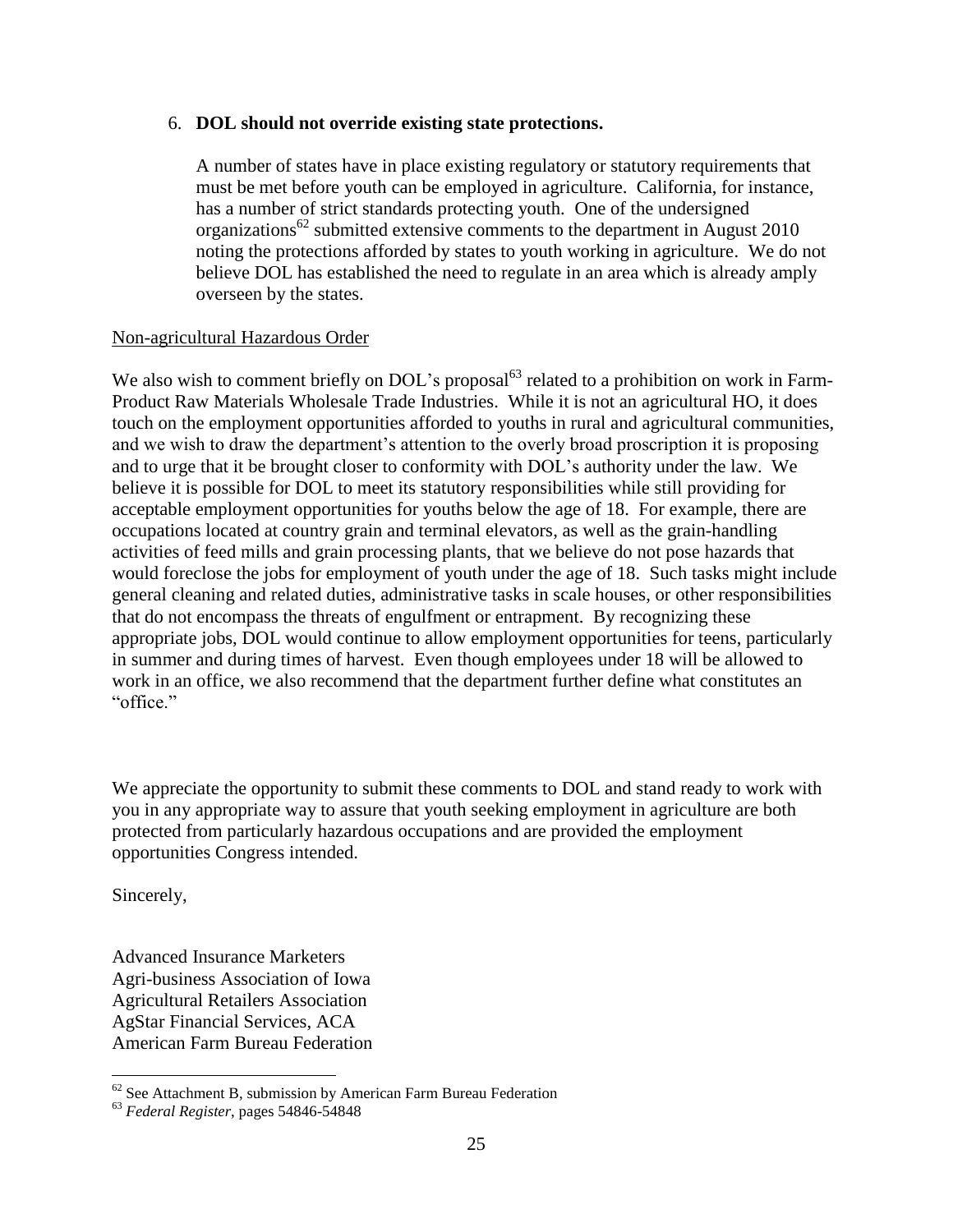American Feed Industry Association American Horse Council American Nursery & Landscape Association American Seed Trade Association American Soybean Association Association for Career and Technical Education (ACTE) Badgerland Financial Citizens LLC Colorado Association of Wheat Growers Cooperative Elevator Co. Cooperative Network CropLife America Dairy Farmers of America Dairylea Cooperative Inc. Falmouth Cooperative Co Florida Fruit & Vegetable Association (FFVA) G & R Van Driessche Farms Great Lakes Packing Company GreenStone Farm Credit Services Idaho Dairymen's Association Illinois Fertilizer and Chemical Association Independent Professional Seed Association (IPSA) Kansas Cooperative Council Land O'Lakes Maryland & Virginia Milk Producers MBG Marketing/The Blueberry People Michigan Agri-Business Association Michigan Bean Shippers Michigan Milk Producers Association Michigan Sugar Company Minnesota Crop Production Retailers Montana Grain Growers Association National All-Jersey National Association of Agricultural Educators (NAAE) National Association of State Departments of Agriculture National Association of Supervisors of Agricultural Education (NASAE) National Association of Wheat Growers National Corn Growers Association National Cotton Council National Cotton Ginners Association National Council for Agricultural Education (NCAE) National Council of Agricultural Employers (NCAE) National Council of Farmer Cooperatives National Farm & Ranch Business Management Education Association (NFRBMEA) National FFA Alumni Association National FFA Foundation